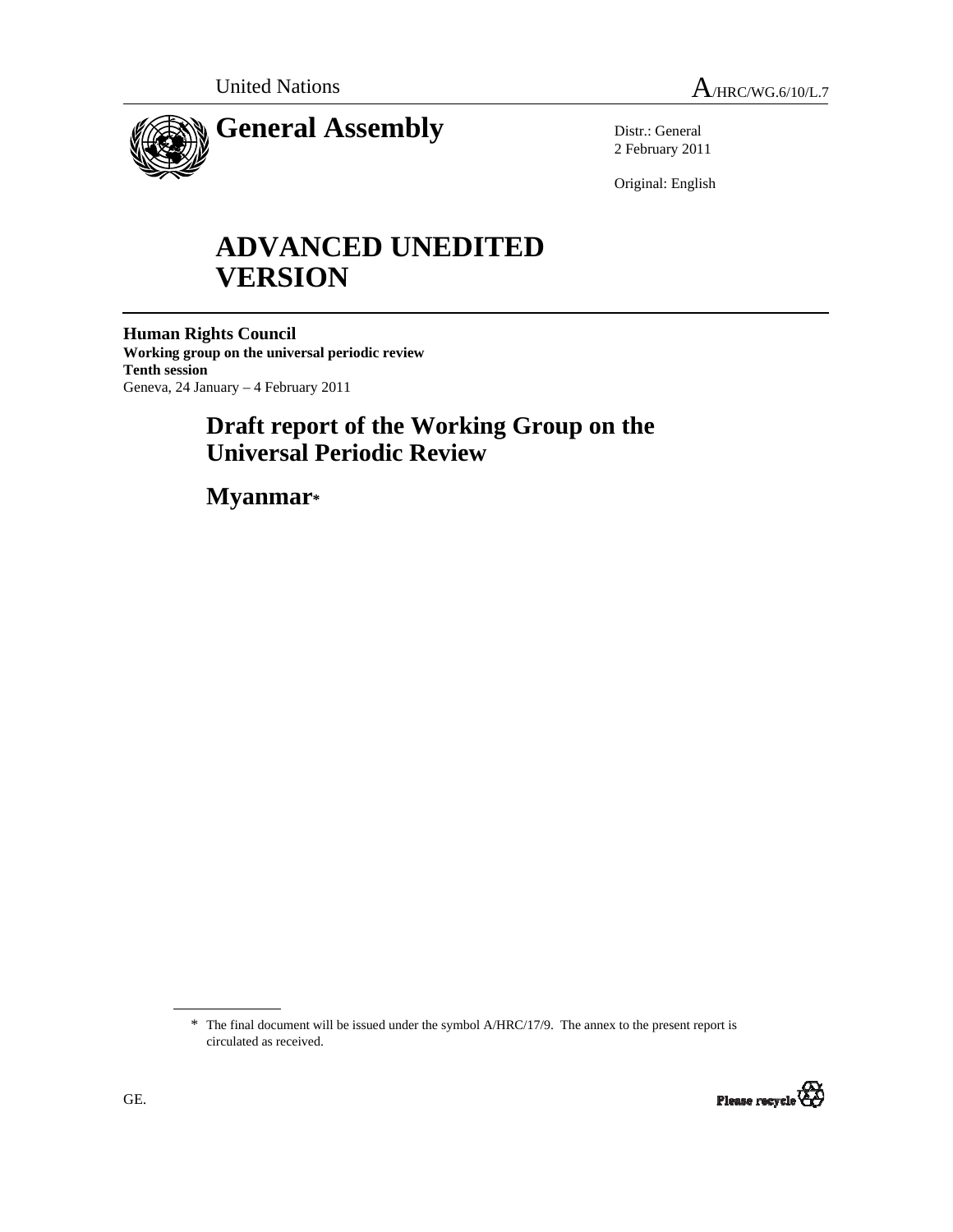#### **A/HRC/WG.6/10/L.7**

## Contents

|    |          | Paragraphs             | Page              |
|----|----------|------------------------|-------------------|
|    |          | 1–4                    | $\mathcal{R}$     |
|    |          |                        |                   |
|    | А.<br>B. | $5 - 10$<br>$11 - 103$ | $3-4$<br>$3 - 11$ |
| П. |          | 104–107                | $11 - 25$         |
|    | Annex    |                        |                   |
|    |          |                        | 26–27             |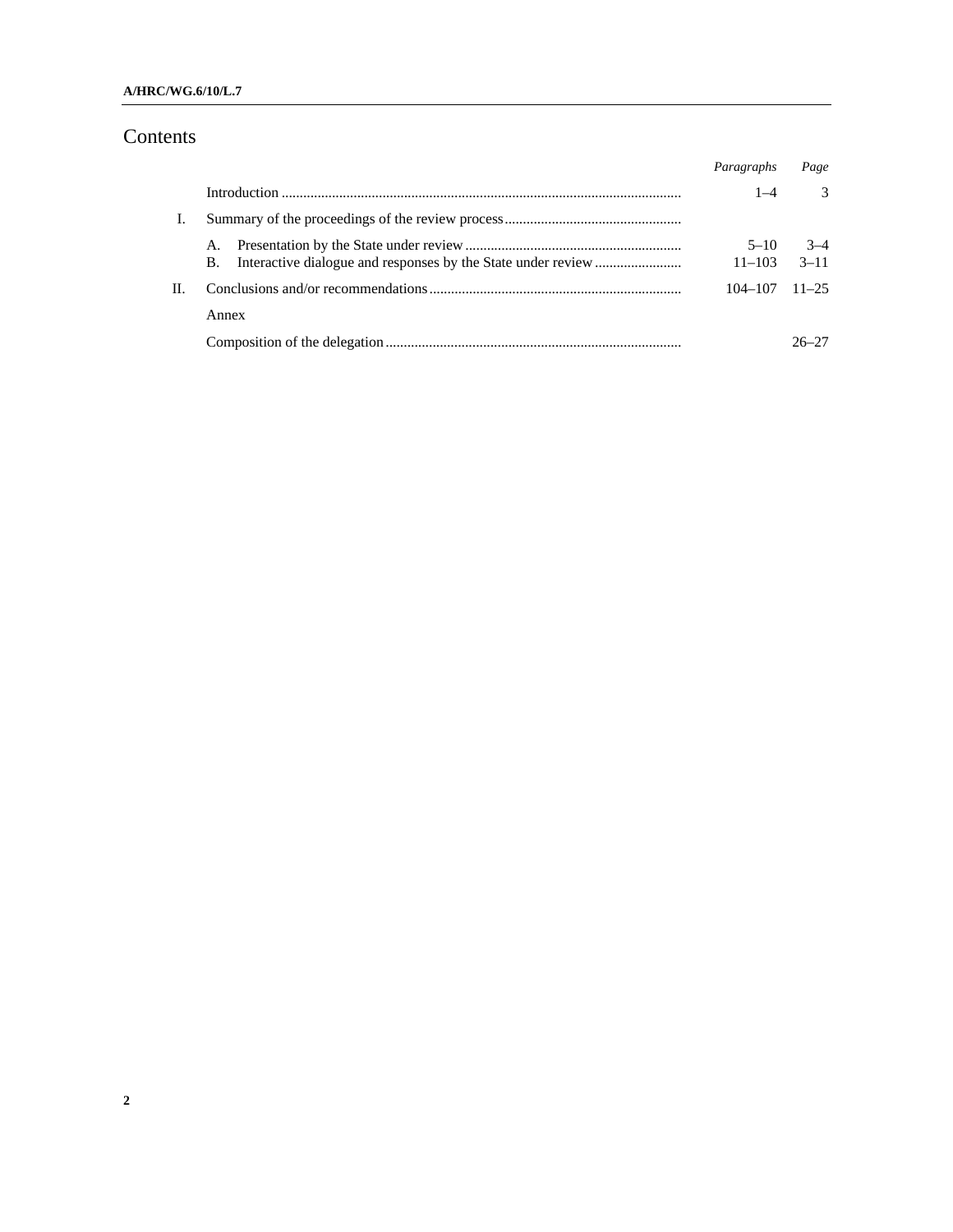## **Introduction**

1. The Working Group on the Universal Periodic Review (UPR), established in accordance with Human Rights Council resolution 5/1 of 18 June 2007, held its tenth session from 24 January to 4 February 2011. The review of Myanmar was held at the 7th meeting on 27 January 2011. The delegation of Myanmar was headed by H.E. Dr. Tun Shin, Deputy Attorney General, Office of the Attorney General. At its 11th meeting held on 31 January 2011, the Working Group adopted the report on Myanmar.

2. On 21 June 2010, the Human Rights Council selected the following group of rapporteurs (troika) to facilitate the review of Myanmar: Libyan Arab Jamahiriya, Republic of Korea, the United States of America.

3. In accordance with paragraph 15 of the annex to resolution 5/1, the following documents were issued for the review of Myanmar:

 (a) A national report submitted/written presentation made in accordance with paragraph 15 (a) (A/HRC/WG.6/10/MMR/1);

A compilation prepared by the Office of the High Commissioner for Human Rights (OHCHR) in accordance with paragraph 15 (b) (A/HRC/WG.6/10/MMR/2);

 (c) A summary prepared by OHCHR in accordance with paragraph 15 (c) (A/HRC/WG.6/10/MMR/3).

4. A list of questions prepared in advance by Belgium, Canada, Czech Republic, Denmark, France, Germany, Ireland, Japan, Latvia, Netherlands, New Zealand, Norway, Slovenia, Sweden, Switzerland, United Kingdom of Great Britain and Northern Ireland was transmitted to Myanmar through the troika. These questions are available on the extranet of the UPR.

## **I. Summary of the proceedings of the review process**

#### **A. Presentation by the State under review**

5. Myanmar has little opportunity to present how it implements human rights from alpha to omega. This is the reason why Myanmar pays great interest to the UPR process. The Myanmar delegation consists of high level members and various members who have expertise on the subject with a blend of different races, gender, religion and positions, comes here with pride and enthusiasm to take part in the inter-active dialogue.

6. Myanmar Constitution of 2008 is committed to promote and protect human rights and the whole Chapter VIII deals with fundamental rights and principles, at par with the rights given by Constitutions in other countries. The legal remedies for the breach of human rights entrusted by this Chapter are given through five Writs which can be found in the same Chapter.

7. Myanmar's National Report on Human Rights has been prepared in accordance with the general guidelines of information given for the drafting of national reports for the UPR. Before drafting the national report, a workshop was held in Myanmar, with the assistance of OHCHR. The Draft Report was made after discussion with the civil society groups.

8. Myanmar has now reached the final stages of its transition to democracy.

9. In implementing the fifth Step of the Seven Step Road Map, the multi-party general elections were held on 7 November 2010, throughout the country in a free, fair and peaceful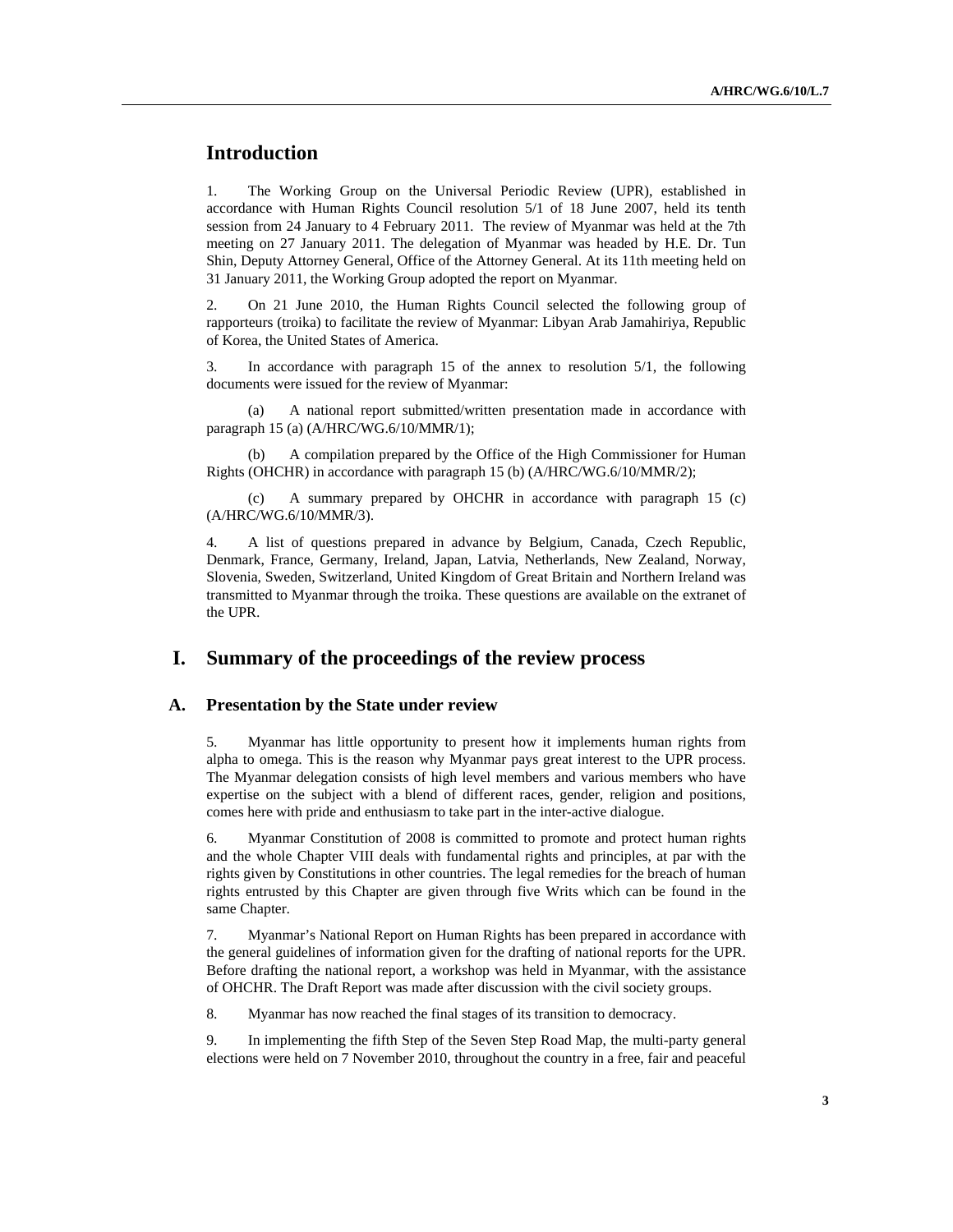manner. The Sixth-Step of Road Map which is to convene the Hluttaw, will be held on  $31<sup>st</sup>$ January. The new Government will be formed during this session of the Hluttaw.

10. The results of the elections have shown that it was held free from vote-rigging and violence or any kind of intimidation. The people have exercised their democratic right to transform the country to the elected government system. On the day of the election, foreign diplomats and news agencies witnessed the casting and counting of the ballots.

#### **B. Interactive dialogue and responses by the State under review**

11. During the interactive dialogue, 57 delegations made statements. Additional statements which could not be delivered during the interactive dialogue owing to time constraints are posted on the Extranet of the universal periodic review when available.<sup>1</sup> Recommendations made during the dialogue are to be found in section II of the present report.

12. The Lao Peoples' Democratic Republic supported Myanmar's national reconciliation and peaceful settlement of its internal problem. It welcomed the seven-step roadmap, the election in 2010 and the establishment of a national human rights committee. It made recommendations.

13. Singapore appreciated Myanmar's commitment to collaborate with the United Nations to improve its human rights situation. It noted Myanmar's political transformation after its 2010 elections. Singapore recognized the difficulties and challenges faced by Myanmar. It made recommendations.

14. Sri Lanka commended the establishment of the Myanmar Human Rights Body and the recent elections. It welcomed the convening of Parliament and Myanmar's collaboration with the United Nations. It recognised efforts to ensure the right to health and to reinforce the minimum age required for recruitment. It made a recommendation.

15. Algeria noted Myanmar's measures to consolidate democracy in the framework of the seven-step roadmap, the new Constitution and 2010 elections. It also noted that the international community should support Myanmar. It welcomed the establishment of the national human rights commission and it asked about discrimination against the Muslim community, known as the Rohingya. It made a recommendation.

16. China valued Myanmar's cooperation with the international community, including receiving the Special Rapporteur on the human rights situation in Myanmar, the Secretary-General's adviser on Myanmar and ILO officials. China noted Myanmar's efforts to promote national reconciliation and democracy. It stated that constructive assistance should be provided. It made a recommendation.

17. Brunei Darussalam noted Myanmar's close work with ASEAN and the ASEAN Intergovernmental Commission on Human Rights. It made a recommendation.

18. Malaysia welcomed Myanmar's democratization efforts, 2010 elections and Daw Aung San Suu Kyi's release. It noted need for improvement in women and children's rights, personal security, education, health, justice and humanitarian assistance, particularly for indigenous and minority groups. It noted that since the mid 1990s Malaysia has hosted a number of persons from the Northern Rakhine or Arakan State. It made recommendations.

<sup>&</sup>lt;sup>1</sup> Zimbabwe, Spain, Nigeria, Bolivia, Mexico, Slovakia, Netherlands, Honduras, Libyan Arab Jamahiriya, Egypt, Australia, Chile, Latvia, Iraq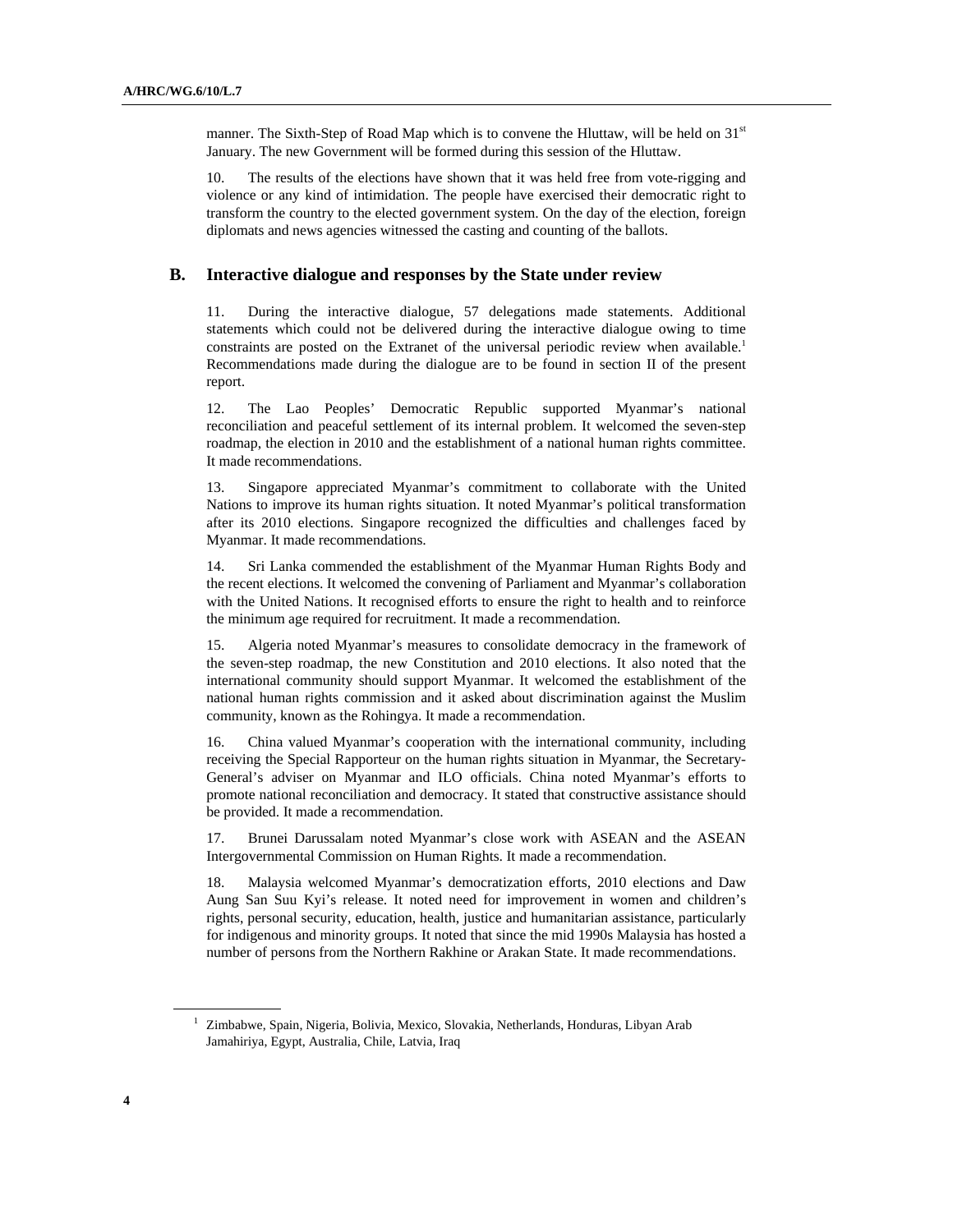19. Sweden was alarmed about widespread violations of human rights and humanitarian law. It expressed concern about impunity for crimes committed by the police, security forces and military. Sweden noted that there were reportedly at least 2000 political prisoners. It made recommendations.

20. The Czech Republic expressed disappointment that Myanmar has not seriously engaged in tackling its human rights situation and acts contrarily to the human rights standards. It made recommendations.

21. Japan welcomed Daw Aung San Suu Kyi's release, but regretted that November's elections were not free. It hoped for the release of prisoners of conscience and for dialogue with the pro-democracy movement. Japan expressed concern over civil and political rights. It asked Myanmar to explain how Constitutional and the Penal Code provisions relate to the United Nations concerns on arbitrary detention, torture and ill-treatment. It made recommendations.

22. The Democratic People's Republic of Korea highlighted Myanmar's efforts to ensure stability and human rights protection. It appreciated achievements in the areas of health, education and measures to further improve living conditions. It made recommendations.

23. Viet Nam noted Myanmar's achievements on protecting human rights and its cooperation with human rights mechanisms. Viet Nam welcomed the elections and the referendum on the Constitution as progresses towards democracy, national reconciliation, reconstruction and development. It made recommendations.

24. Thailand supported Myanmar's democratization and national reconciliation processes. It welcomed the 2010 elections and Daw Aung San Suu Kyi's release. It appreciated Myanmar's participation in the new ASEAN Intergovernmental Commission on Human Rights. It urged Myanmar to consolidate the gains achieved. It made recommendations.

25. Indonesia welcomed Myanmar's elections and Daw Aung San Suu Kyi's release. Indonesia wished to see progress towards an inclusive national reconciliation and in developing democratic institutions. It made recommendations.

26. United Kingdom of Great Britain and Northern Ireland called for the release of 2,200 political prisoners. It expressed concern about human rights violations, including arbitrary detentions, forced displacement, child soldiers, forced labour, torture, discrimination based on ethnicity and sexual violence. It made recommendations.

27. Cambodia welcomed the elections, a step towards democracy in accordance with the seven-step roadmap and the process of reconciliation. It noted Myanmar's efforts for socioeconomic development. It welcomed Myanmar's accession to the Palermo Protocol and the joint Plan of Action for the Elimination of Forced Labour with ILO. It made a recommendation.

28. Nepal recognised Myanmar's challenges in socio-economic development. It considered the seven-step roadmap as an initiative for democratic transformation. Nepal urged the international community to cooperate with Myanmar to build institutional capacity. It appreciated that a number of armed groups had been disarmed.

29. Bhutan commended Myanmar's commitment with human rights mechanisms and the international community. Bhutan asked for information about the "Health for All" programme and the "Thirty Year Long Term Education Development Plan". It made recommendations.

30. The Islamic Republic of Iran welcomed the Committee on the Rights of the Child and the Plan of Action to Combat Human Trafficking. Noting Myanmar was a multi-ethnic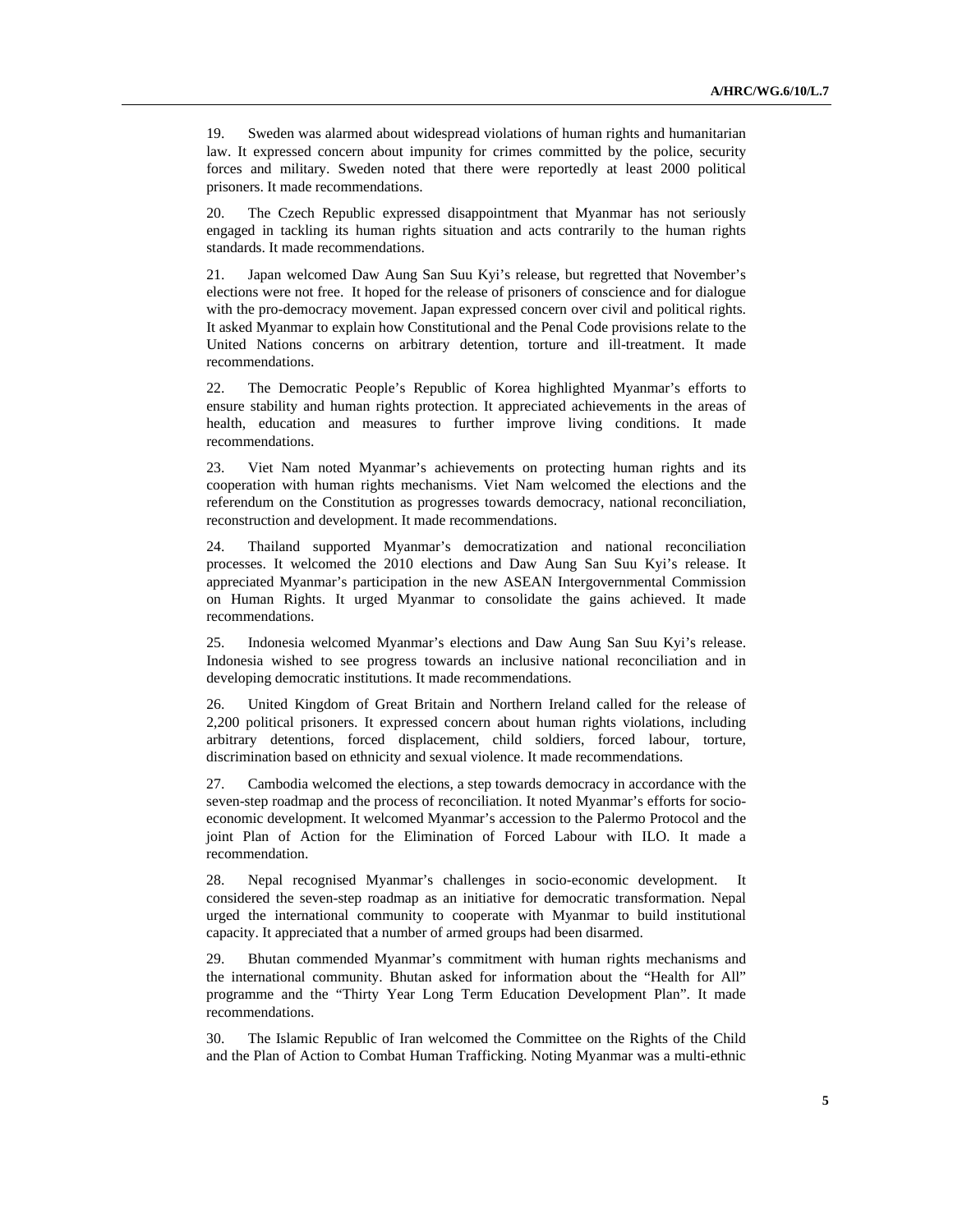and multi-religious country, facing complex challenges, it hoped the international community would lift the unilateral coercive economic sanctions causing negative consequences. It made recommendations.

31. Philippines welcomed the Constitution, the elections and Daw Aung San Suu Kyi's release. Philippines welcomed the national human rights institution; the measures taken to promote women's and children's rights and the efforts to improve education and health. Philippines requested the international community to support Myanmar's efforts to eradicate poverty. It made recommendations.

32. Pakistan hoped that Myanmar would continue to strengthen the democratisation process. It expressed concern that the international community had not lifted sanctions against Myanmar, which affected people and should consider doing so. Pakistan was concerned that some minority groups were discriminated on the basis of religion and race. It made recommendations.

33. Hungary expressed concern over impunity and called for investigations into human rights violations, including enforced disappearances, arbitrary detention, political imprisonment, sexual violence, torture and ill-treatment and bringing to justice perpetrators. It welcomed efforts for child protection. It was concerned over child recruitment and discrimination against women. It welcomed Aung San Suu Kyi's release. It made recommendations.

34. Canada expressed concern about the human rights situation and requested answers to its advance questions, especially on the legislation planned by the new Parliament to address human rights gaps and the lack of participation in international human rights instruments. It made recommendations.

35. Slovenia welcomed the interdisciplinary National Committee on the Rights of the Child and the Committee for Women's Affairs and encouraged Myanmar to provide them with sufficient resources. It expressed concern over freedom of expression, religion, assembly and association. Slovenia inquired about access to safe drinking water. It made recommendations.

36. The Bolivarian Republic of Venezuela noted Myanmar's implementation of the seven-step roadmap to achieve its democratization. It highlighted the Constitution's approval with a 92% majority. It noted that the international community's support would be essential to national unity and that the unilateral sanctions imposed on Myanmar had not created the expected results. It made a recommendation.

37. Brazil noted the elections and Myanmar's consideration to sign several human rights instruments. Brazil was concerned about allegations of sexual violence involving armed forces' members. Brazil hoped that Myanmar protects fundamental freedoms, engages in a national reconciliation process and releases prisoners of conscience. It made recommendations.

38. The Russian Federation noted Myanmar's intention to continue the dialogue with the international community on human rights. It observed the formation of a new political system model and Myanmar's democratisation process. It acknowledged the challenges Myanmar faced as a least developed country. It made a recommendation.

39. India noted Myanmar's efforts towards the political reform process, national unity and reconciliation. It welcomed the new Constitution; the elections and Daw Aung San Suu Kyi's release. India noted Myanmar's cooperation with human rights instruments and the steps taken on human trafficking, children's rights and forced labour. India offered its cooperation. It made a recommendation.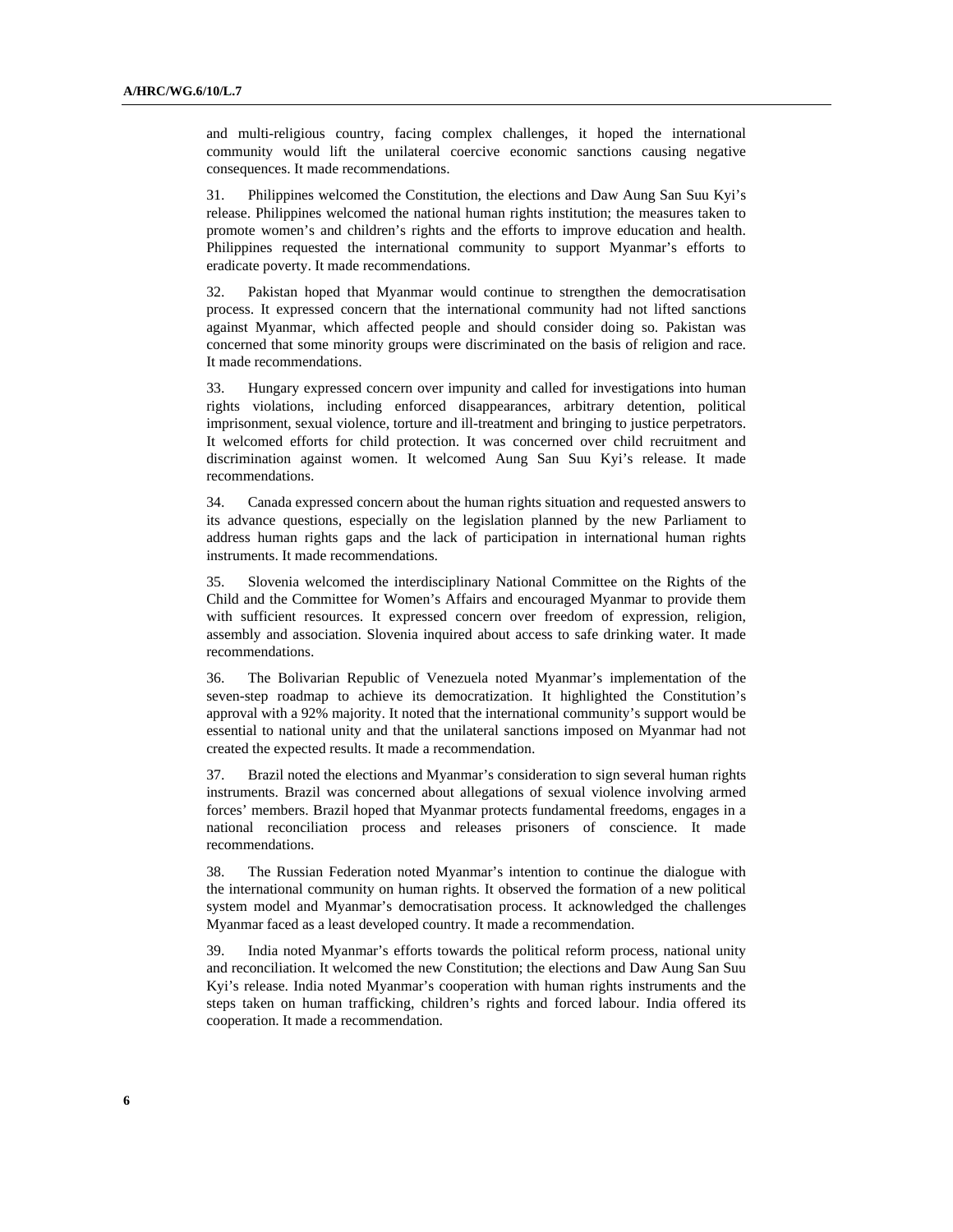40. France expressed concern about freedom of expression, information, human rights defenders' situation and ethnic minorities. It noted that ILO condemned Myanmar's use of forced labour. It indicated that according to the Special Rapporteur some cases of enforced disappearances, extrajudicial executions, arbitrary detention and torture could constitute war crimes and crimes against humanity. It asked Myanmar about bringing those responsible to justice. It made recommendations.

41. Bangladesh stated that international cooperation was important for Myanmar. It commended Myanmar for the Plan of Action to combat Human Trafficking. Bangladesh referred to CEDAW's concerns about restrictions and discrimination against Muslim women and the Muslim minority in Northern Rakhine state. It noted CRC's concerns about the situation of children belonging to minorities. It made recommendations.

42. The delegation of Myanmar stated that the Electoral Law and bye-laws permit full participation of all citizens, regardless of their race, religion, region, gender and the right to form political parties as well as to be an independent candidate for the election.

43. All registered political parties were allowed to express their policies through various media. All parties were allowed peaceful assembly and association for electoral campaign. The entire result of election, including information on the eligible votes, advance votes, and the percentage of voter turnout for each candidate were declared in the newspapers.

44. Out of 42 registered parties, 37 parties contested in the election. Altogether 1148 candidates from 22 different parties, and 6 independent candidates won the seats. Sixteen parties of different national races are among them.

45. Any person has the right to object the elected candidates. Tribunals for election offences and malpractices have been formed and are functioning.

46. Regarding CEDAW implementation, the delegation stated that in addition to legal provisions Myanmar's tradition and culture provide protection for women and girls from abuse. The drafting of National Plan of Action for the Advancement of Women 2011-2015 is in progress in collaboration with ministries concerned, UNFPA and INGOs.

47. Women enjoy full and equal participation in public life and occupy high ranking positions; 63.99% in health sector, 76.46% in education sector and 50.99% in administrative sector.

48. The Government is implementing maternal, newborn, adolescent and child health care activities through Reproductive Health Care Programme and Women and Child Health Development Programme. It is improving human resources for health in quantity and quality and strengthening infrastructure to encourage institutional delivery in rural areas.

49. The Government opened schools for the handicapped and mentally retarded children. Currently, the National Plan of Action for Persons with Disability (2010-2012) has been developed and will have a nationwide focus on persons with disability.

50. The delegation stated that no death sentence was carried out since 1988.

51. Those referred to as "political prisoners" and "prisoners of conscience" are in prison because they had breached the prevailing laws and not because of their political belief.

52. Torture is a grave crime and the Constitution prohibits torture or cruel, inhumane or degrading treatment.

53. Myanmar is implementing the UN Standard Minimum Rules for the Treatment of Prisoners. Physicians and nurses are stationed in prisons and specialists from general hospitals are available. Family visits are also allowed.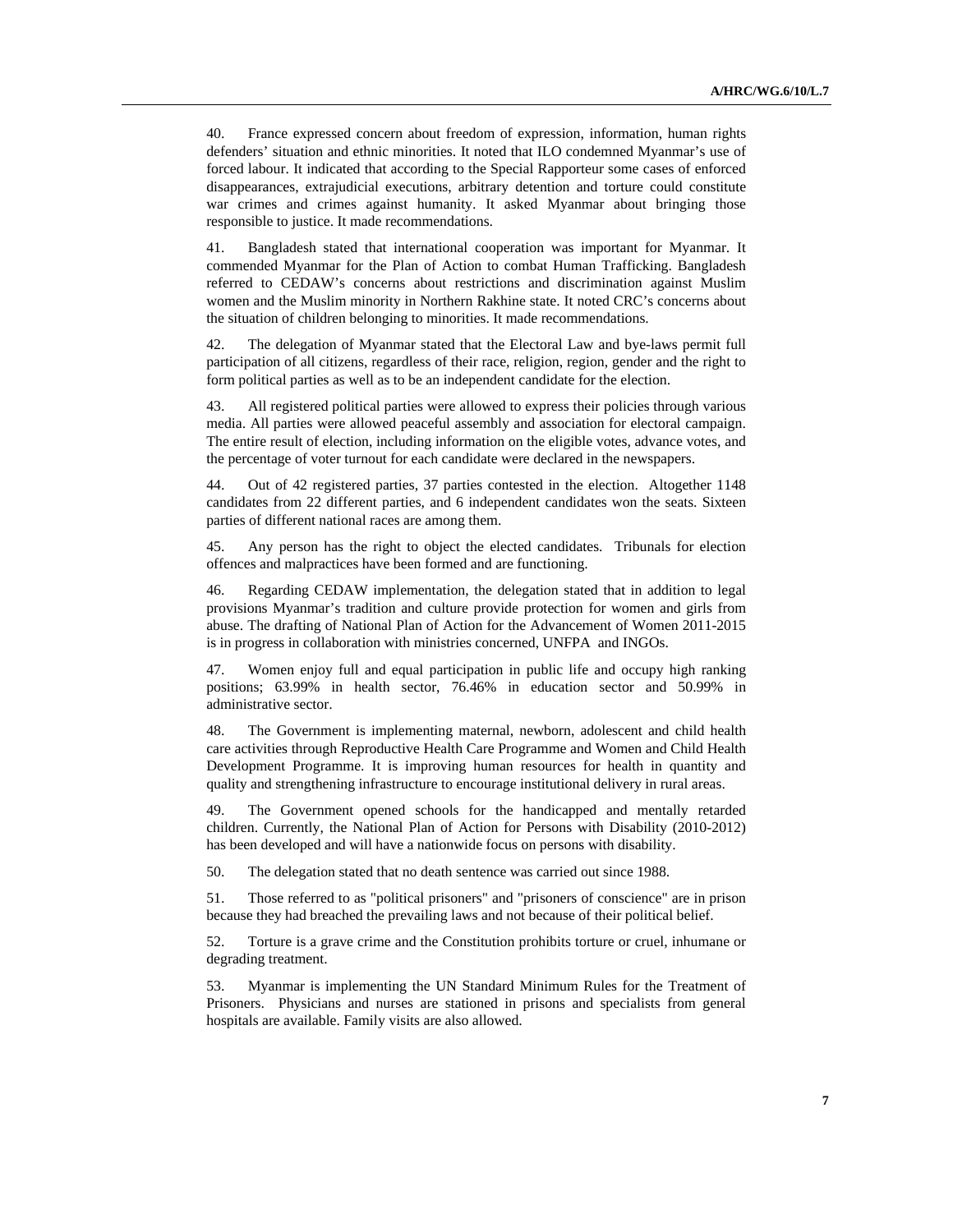54. Although, there is no MOU between ICRC and the Government, from 1999 to 2005, ICRC made 406 visits to prisons and camps. Thereafter, it stopped prison visits of its own volition. However, after Cyclone Nargis in 2008, ICRC made 16 visits.

55. Myanmar has the established practice of granting amnesty. Since 1989, 114803 prisoners were granted amnesty including those requested by UN, UNESCO and ILO.

56. The Ministry of Information takes preventive action on media only if they report, print or publish contents inciting hatred among individuals, communities, ethnic or religious groups, or a seriously impair the intellectual, mental, moral or physical development of minors. The Constitution guarantees that all citizens shall enjoy the fundamental rights.

57. Since the Government adopted a 30 Year Long-term Education Development Plan in 2001-02, there is a significant improvement in enrollment and attendance. The dropout rate has also been reduced.

58. Corporal punishment as well as humiliating punishment is strictly prohibited in schools in Myanmar. Myanmar language is the medium of teaching in all schools. However, the use of ethnic language in school and work place is freely allowed. Teachers in various ethnic nationalities areas are allowed to supplement teaching in their own language.

59. Ireland expressed concern about reports of systematic violations by the military, police and immigration force. It expressed concern over the lack of an independent judiciary, weak rule of law, impunity, prisoners of conscience and detention conditions. It called for halting all human rights violations, ending impunity and political prisoners' release. It was concerned that ethnic minorities, particularly the Rohingya, are denied fundamental human rights. It made recommendations.

60. Austria referred to various UN human rights bodies' concerns, including excessive use of force by security forces, enforced disappearances, torture, political activists' persecution and ethnic minorities' discrimination. It expressed concern about Aung San Suu Kyi's exclusion from the elections. It made recommendations.

61. Belgium regretted that, despite the de facto moratorium, courts continue to impose death penalty and requested information about its abolition. Belgium welcomed Daw Aung San Suu Kyi's release but remained concerned about the 2200 prisoners detained without trial and subject to violence. Belgium mentioned the Rohingyas' impossibility to claim citizenship. It made recommendations.

62. Cuba noted Myanmar's colonial past and rich ethnic diversity and highlighted its work in favour of reconciliation and national unity. It noted advancements in the field of human rights such as urban and rural development plans, an increase in spending in the health sector, programs and projects to reach the MDGs. It made recommendations.

63. Switzerland expressed concern about the detention of more than 2000 political prisoners. It was also concerned at the overall situation of ethnic minorities, more specifically the Muslim population of the north state of Rakhine and at reports of excessive use of force and torture. It made recommendations.

64. Germany asked what steps Myanmar was taking to eradicate the practice of child soldiers and about minority rights. It asked about the legal status of the Muslim minority and their protection from forced labour, about lifting restrictions to freedom of assembly, association, movement and expression, and ending censorship. It made recommendations.

65. Turkey appreciated progress made in addressing trafficking in persons and in investigating cases of child recruitment. It took note of the abolition of the death penalty in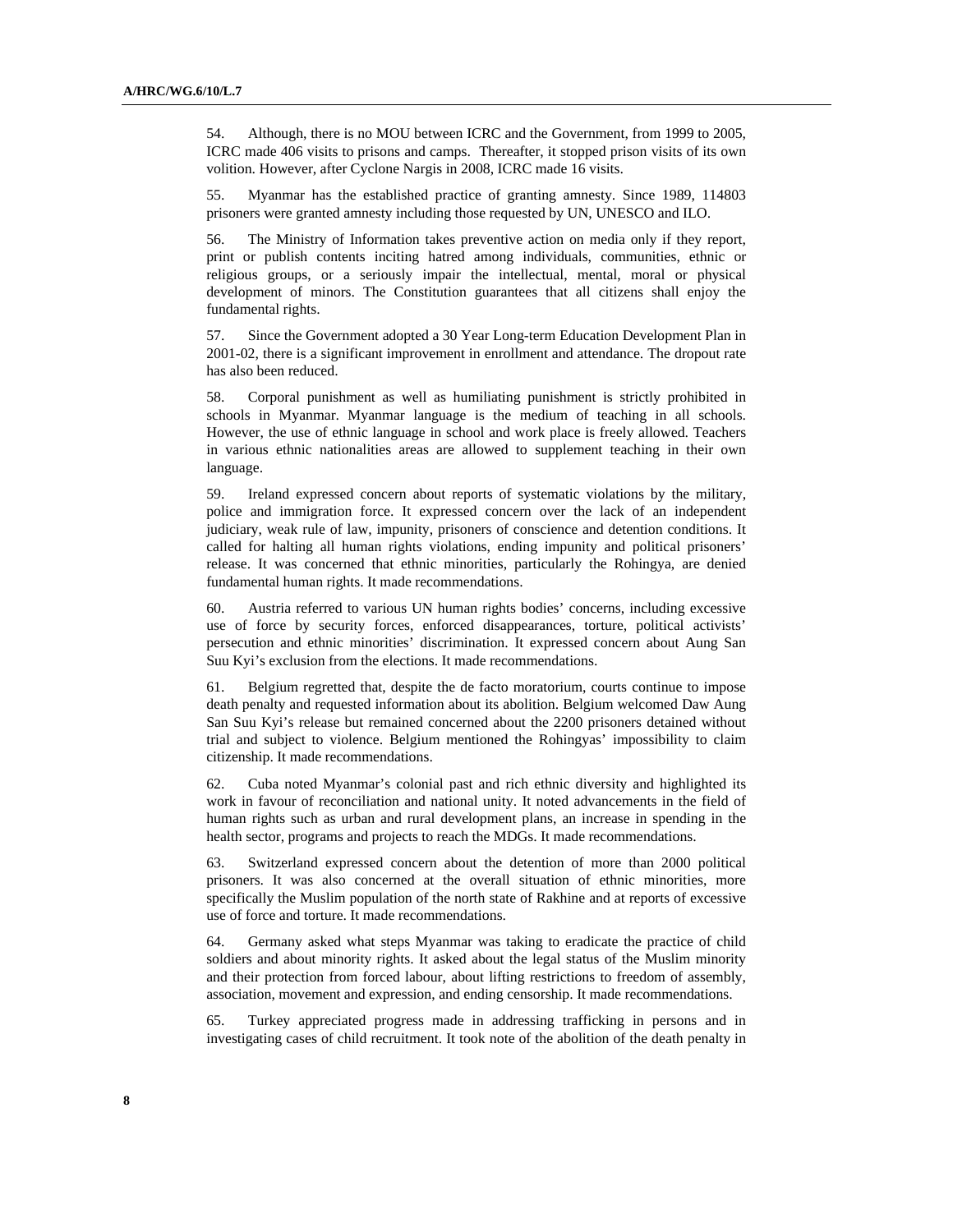practice. It requested more information about the harmonization between domestic law and human rights law. It made recommendations.

66. The Republic of Korea recognized Myanmar's efforts to implement the seven-step roadmap to democracy, including the November 2010 elections, but it was concerned that they fell short of the expectations to be free and fair. It expressed concern about prisoners of conscience, reports of human rights violations and restrictions on fundamental freedoms. It made recommendations.

67. Nicaragua noted Myanmar's challenges of reconciliation, peace and development, and recognized its efforts to achieve national unity and implement the roadmap towards democratization. It highlighted the importance of the international community's support. Nicaragua did not support imposed unilateral measures since they threaten selfdetermination and impede the implementation of the roadmap. It made a recommendation.

68. Azerbaijan noted the establishment a human rights body and applauded the abolition of practice of the death penalty since 1988 and welcomed the establishment of women's rights organizations. It made recommendations.

69. Maldives noted Myanmar's willingness to work with international community on human rights issues. It welcomed Myanmar's commitment to making the transition to democracy and concluded that such democratic reforms must proceed in open and inclusive manner. It made recommendations.

70. Sudan commended Myanmar's efforts to protect children's rights, particularly the establishment of juvenile justice courts and disarmament, demobilization and reintegration programs for child soldiers. It also applauded Myanmar's efforts to reach national reconciliation. Sudan called for the lifting of unilateral sanctions imposed on Myanmar. It made recommendations.

71. The Democratic Republic of Timor-Leste noted with appreciation Myanmar's efforts to protect the rights of the child. It appreciated the peaceful conduct of 2010 general elections and that a number of armed groups exchanged their arms for peace. It inquired about plans for disarming the remaining armed groups and for engaging in a dialogue with other political groups. It made recommendations.

72. The United States of America welcomed the release of Aung San Suu Kyi and condemned systematic human rights violations. It expressed concern over the detention of 2100 prisoners and disappointment over the 2010 elections which were neither free nor fair. It noted government critics were at risk for harassment, arbitrary arrest, torture and illtreatment, even extra-judicial killings. It expressed concern over the situation of ethnic minorities. It made recommendations.

73. Jordan hoped for further progress to improve human rights and expressed concern about the human rights situation of Muslim minorities, particularly women and girls. It made recommendations.

74. New Zealand hoped that Myanmar would address the humanitarian needs of its people and engage constructively on its international human rights obligations. It also hoped for the release of all political prisoners. It remained concerned for the well-being of children, especially those recruited as child soldiers. It made recommendations.

75. Poland expressed regret that despite Constitutional provisions, the Government continued to control and restrict practices of minority religions. It asked about allowing ethnic and religious minorities to exercise their rights. It made recommendations.

76. Bahrain welcomed Myanmar's efforts to promote human rights. It requested information about the national plans to promote children's rights and to achieve the MDGs; and about measures established to implement CEDAW's recommendations.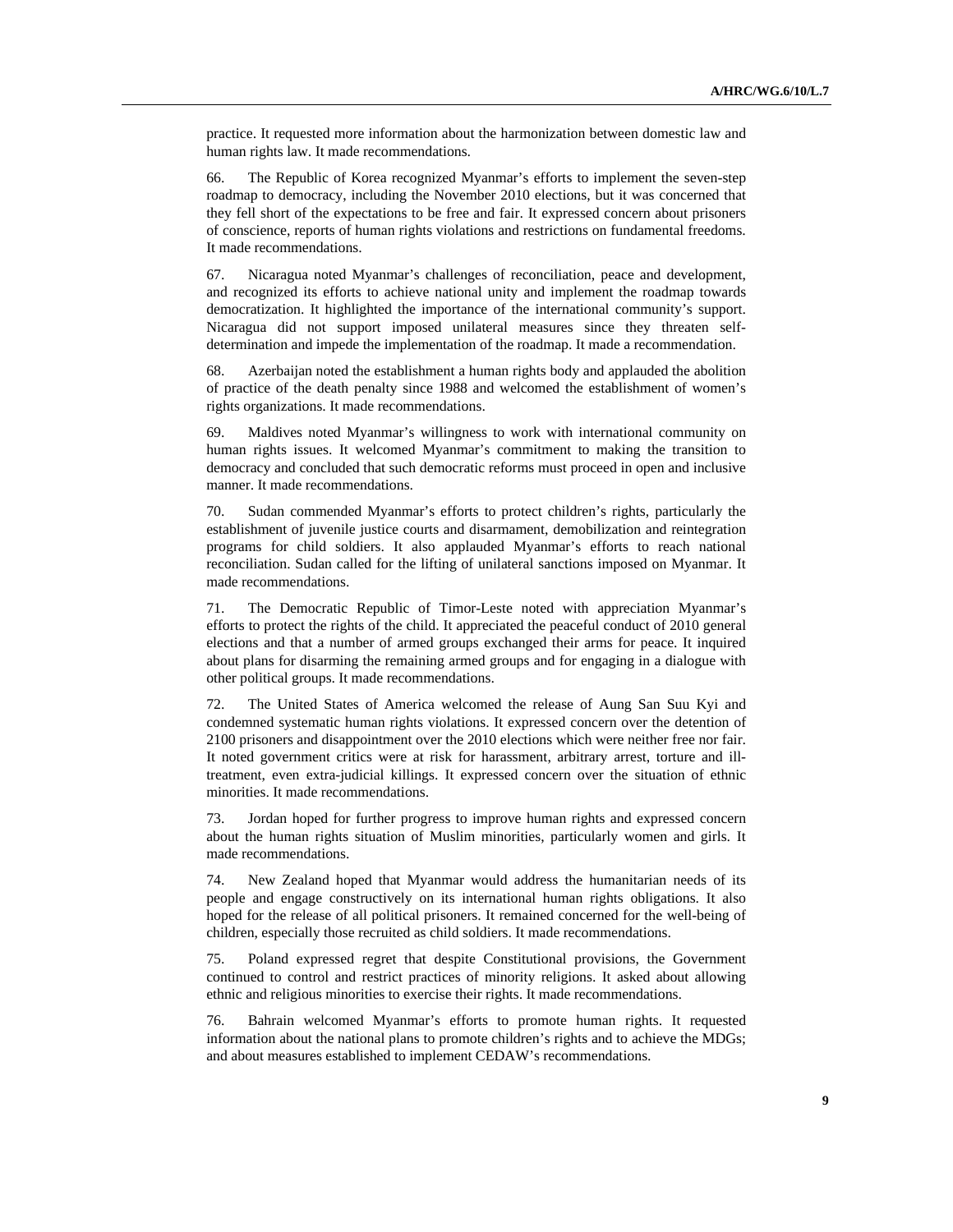77. Greece appreciated that Myanmar valued the importance of the UPR mechanism in the promotion of human rights. It encouraged Myanmar to allow for an inclusive dialogue and a full participation of all democratic actors in the political process. It made recommendations.

78. Uruguay wished that Myanmar could take a path of dialogue and welcomed Daw Aung San Suu Kyi's release. Uruguay hoped that the elections were the beginning of a national dialogue. It made recommendations.

79. Portugal requested information on Myanmar's plans to unconditionally release political prisoners and to restore their political rights. Portugal asked about measures taken to tackle the situation of torture and ill-treatment in detention. Portugal raised concerns that marital rape is not recognised as a criminal offence. It made recommendations.

80. The Syrian Arab Republic highlighted Myanmar's seven-step roadmap towards democratization. It welcomed the 2010 elections and Myanmar's efforts to promote health, education, protection of children, women's rights and rights of persons with disabilities. It urged for international community's support, pointing out obstacles because of the unilateral coercive measures imposed on Myanmar.

81. Ukraine expressed its hope that the new Government would place human rights protection among its key priorities. It asked for information about the National Plan of Action. It made recommendations.

82. Denmark noted that several Constitutional articles undermine international human rights standards, specifically freedom of expression, association and assembly; and detained persons' rights. Denmark was concerned about the use of torture, ill-treatment and arbitrary detention of peaceful dissenters and ethnic minorities, and called for their release. It made recommendations.

83. Argentina welcomed the release of Aung San Suu Kyi as a step towards the liberation of other political prisoners and the strengthening of political participation in Myanmar. It asked about the judicial mechanisms used to investigate human rights violations. It made recommendations.

84. Norway noted Myanmar's challenges in human rights protection, democratization and national reconciliation. Norway noted Myanmar's cooperation with the United Nations regarding protection of child's rights. It appreciated measures carried out to combat human trafficking, reintegrate child soldiers and combat forced labour. It made recommendations.

85. Italy welcomed the elections and Aung San Suu Kyi's liberation. It was concerned about human rights violations and impunity, specifically regarding the death penalty, child soldiers, torture, forced labour, sexual violence, restrictions on freedom of expression, ethnic minorities' and detainees' rights. It made recommendations.

86. The delegation of Myanmar stated that Special Rapporteurs during their visits were allowed to go to places they wanted and meet the persons they requested.

87. The Myanmar Human Rights Body is still at an initial stage and its goal is to emerge eventually as National Human Rights Commission in line with Paris Principles.

88. Since 2006, the Government issued a public notice in the newspaper to complain against human rights violations to the ministries concerned. From January to August 2010, the Ministry of Home Affairs received 503 submissions and action was taken on 199 complaints, 203 complaints were under investigation and 101 complaints were found to be false.

89. The delegation stated that the Government strengthened its Legislation and enhanced enforcement action. Some of the measures taken include the establishment of the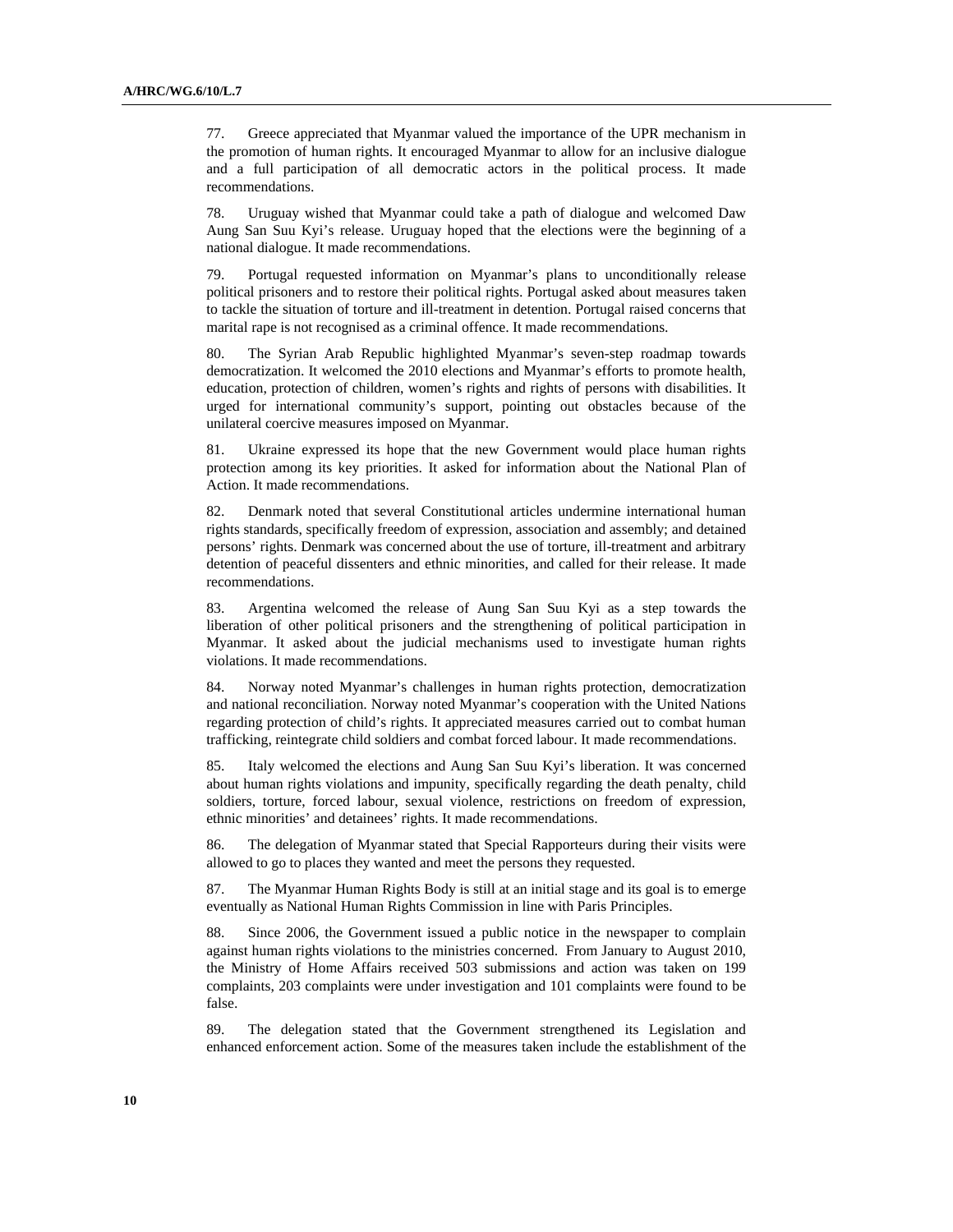Myanmar National Committee for Women Affairs in 1996; becoming a State Party to UNCTOC and its Protocol in 2004 and promulgation of the Anti Trafficking in Persons Law in 2005.

90. Due to the economic sanctions imposed on Myanmar, over 160 garment factories were closed and 162 foreign companies were withdrawn and over 70,000 workers mainly women became jobless. Sanctions have become a major push factor in the trafficking arena.

91. Regarding the issue of child soldiers, the delegation stated that under the Myanmar Defense Services Act and War Office Council Instructions, the minimum age requirement to enlist in the armed forces is eighteen. Forced conscription in any form is strictly prohibited. A Child Soldier Prevention Committee has been established since 2004 with the task to prevent recruitment of underage children.

92. Punitive actions are taken against military personnel who violate the military recruitment laws and regulations. A total of 440 underage recruits have been returned to their parents or guardians since 2002. For the process of demobilization, rehabilitation and reintegration and in awareness raising, the Government is working in close cooperation with the UNICEF, the INGOs and NGOs. In drafting the plan of action, the Government cooperates with the UN Country Team.

93. According to Special Rapporteur Mr. Quintana: "International partners have acknowledged the Government's increased commitment to addressing the issue of recruitment of child soldiers."

94. Rape is regarded by Myanmar people and Government as the most dastardly crime. Perpetrators are brought to justice and prosecuted and on conviction, heavy sentences from 7 to 20 years imprisonment are imposed. The allegation of sexual violence against ethnic women and children are baseless and is merely aimed at discrediting the Myanmar Armed Forces.

95. Internal insurgencies and terrorism have endangered national security and hampered the livelihood of the people. The Government has given priority to national reconsolidation through peaceful negotiations and eventually reached cease fire agreements with 17 out of 18 major ethnic armed groups and people are now enjoying unprecedented peace and development since regaining independence. It is important to note that the insurgent groups never represent any of the ethnic national races or people.

96. Nowadays, the insurgency is confined to a few localities in the border areas. Counter insurgency activities are conducted only against those remnant insurgents. Military operations are carried out in accordance with rules of engagement and strict instructions are also given to avoid civilian casualties. The Government is committed to investigate any allegation of human rights violations and takes action against any perpetrator in accordance with law.

97. The delegation stated that the Constitution guarantees all citizens, freedom of religion regardless of race, religion and sex. Authorities routinely approve the requests for religious gatherings and celebrations. Religious teachings are also permitted.

98. There is no closure of religious building in the country. Moreover, authorities allow renovation and construction of religious buildings.

99. The Land Acquisition Act protects the Myanmar citizens from forced eviction or confiscation of land. To sustain the livelihood and development of local community in project site areas, the government provides land for resettlement. The social infrastructures are developed by the state budget allocations and the project partners' contributions.

100. The delegation stated that the Government is committed to enhance the well-being and livelihood of its ethnic nationalities. Training of ethnic youths to be teachers,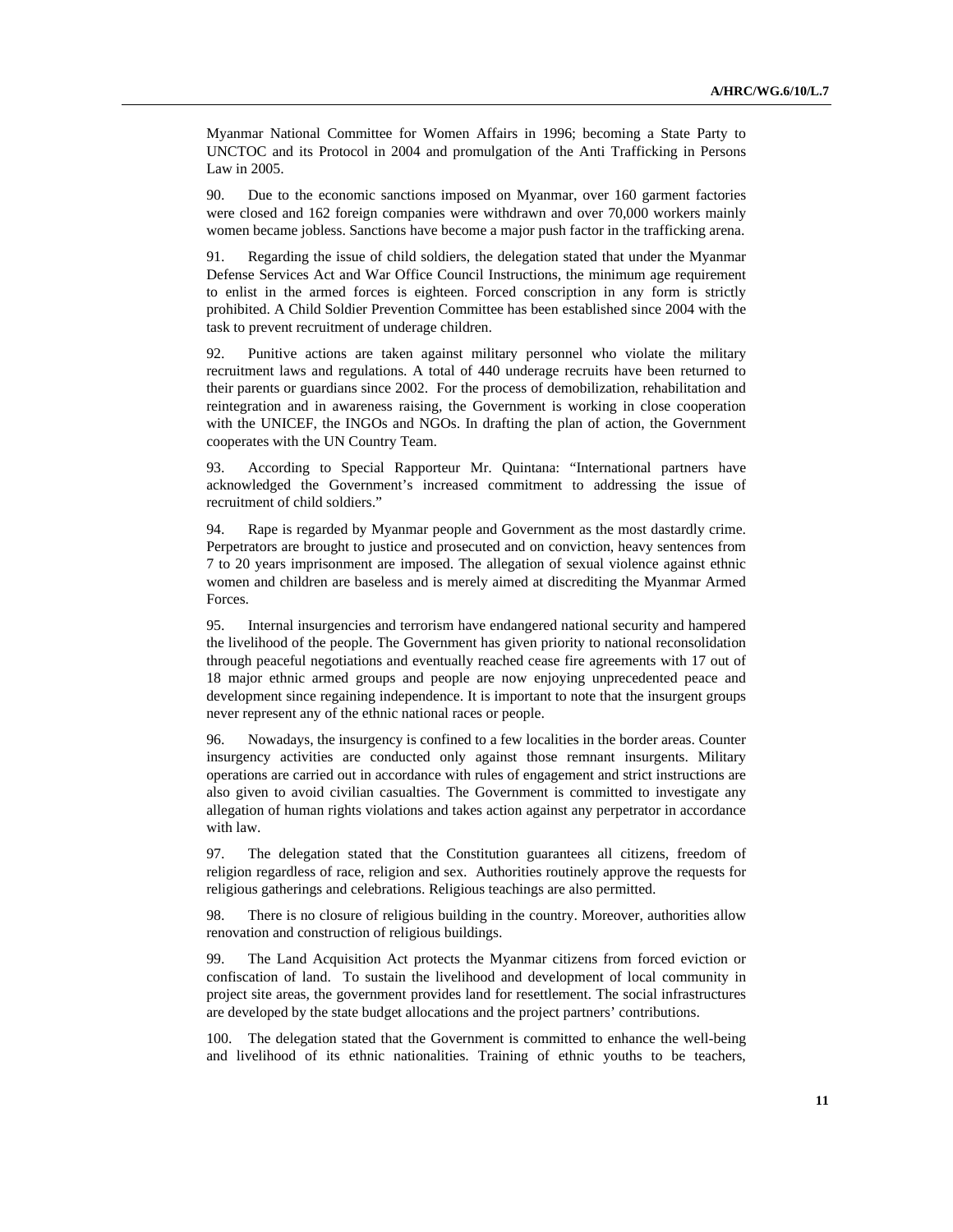establishing the Ministry of Progress of Border Areas and National Races and Development Affairs and preservation of ethnic languages and literature are also undertaken by the Government.

101. The allegation regarding the discrimination and harassment against local population of Northern Rakhine State is contrary to the facts. Historically and culturally those people do not constitute any national race and they are illegal immigrants residing along the border areas of Northern Rakhine State. Myanmar endeavours to solve this cross-border movement of people bilaterally and amicably with its neighbouring country and in cooperation with UNHCR. Since 1992, over 230,000 returnees have been accepted by the Myanmar side under the voluntary repatriation programme. The Government has issued about 700,000 temporary registration cards to eligible people. The Government is also implementing development programmes in the Northern Rakhine State.

102. The delegation stated that peace and stability, democracy and human rights are mutually interdependent. By rebuilding national unity with the return to legal fold of 17 former insurgent groups, the government is able to bring about peace and stability to almost all corners of Myanmar. With the new Constitution, which the people of Myanmar has expressed their will through a referendum and successful holding of a nation-wide elections a democratic era has been ushered in. This greatly enhances the enjoyment of human rights by the people of Myanmar.

103. The Delegation Leader's conclusion is as follows:

 (a) Some questions can only be answered when the new government is formed by the Hluttaw.

 (b) Myanmar laws are promulgated in accordance with the Basic Principles of Judiciary as laid down by the Seventh Congress of Crime. The example is Judiciary Law Section 2 and Section 19 of the Constitution. Judiciary is to hear both parties. The aggrieved party is always discontent. Thus, hearing only the aggrieved party amounts to miscarriage of justice. Myanmar has an impartial and fair judiciary that hears both parties. An alleged crime should also be heard on both sides of the coin.

 (c) Independent investigation in International Law requires the ingredient of Exhaustion of Local Remedies. The Ministry of Home Affairs is exercising such function with the Minister for Home Affairs acting in his ministerial capacity. Complaints are submitted, dismissed or investigated as a continuous process. This has been commended by Special Rapporteur in his Report to  $65<sup>th</sup>$  UNGA.

 (d) Law review has been made by all ministries with a view to submission to Hluttaw either to amend, repeal or promulgate new laws. They review whether existing laws are compatible with the Constitution and international norms. Redress is made through Five Writs in the Constitution. If a law is incompatible with the Constitution, the redress is made by the Constitutional Tribunal.

 (e) The ILO Convention No. 87 on Freedom of Association has been ratified. A new domestic law compatible with this Convention is presently under drafting by Labour Ministry with the cooperation of ILO. There is also cooperation between Myanmar and ILO on Convention No. 29 on Forced Labour. Myanmar has made dormant certain offending provisions on some laws. Through the Supplementary Understanding (SU) with ILO, Myanmar has created a complaint mechanism. The SU has been extended thrice.

 (f) Ratification of the remaining core Human Rights Treaties is under study and consideration. After it has been studied, it will go through Hluttaw in accordance with Parliamentary practice. Myanmar has the political will to observe Human Rights.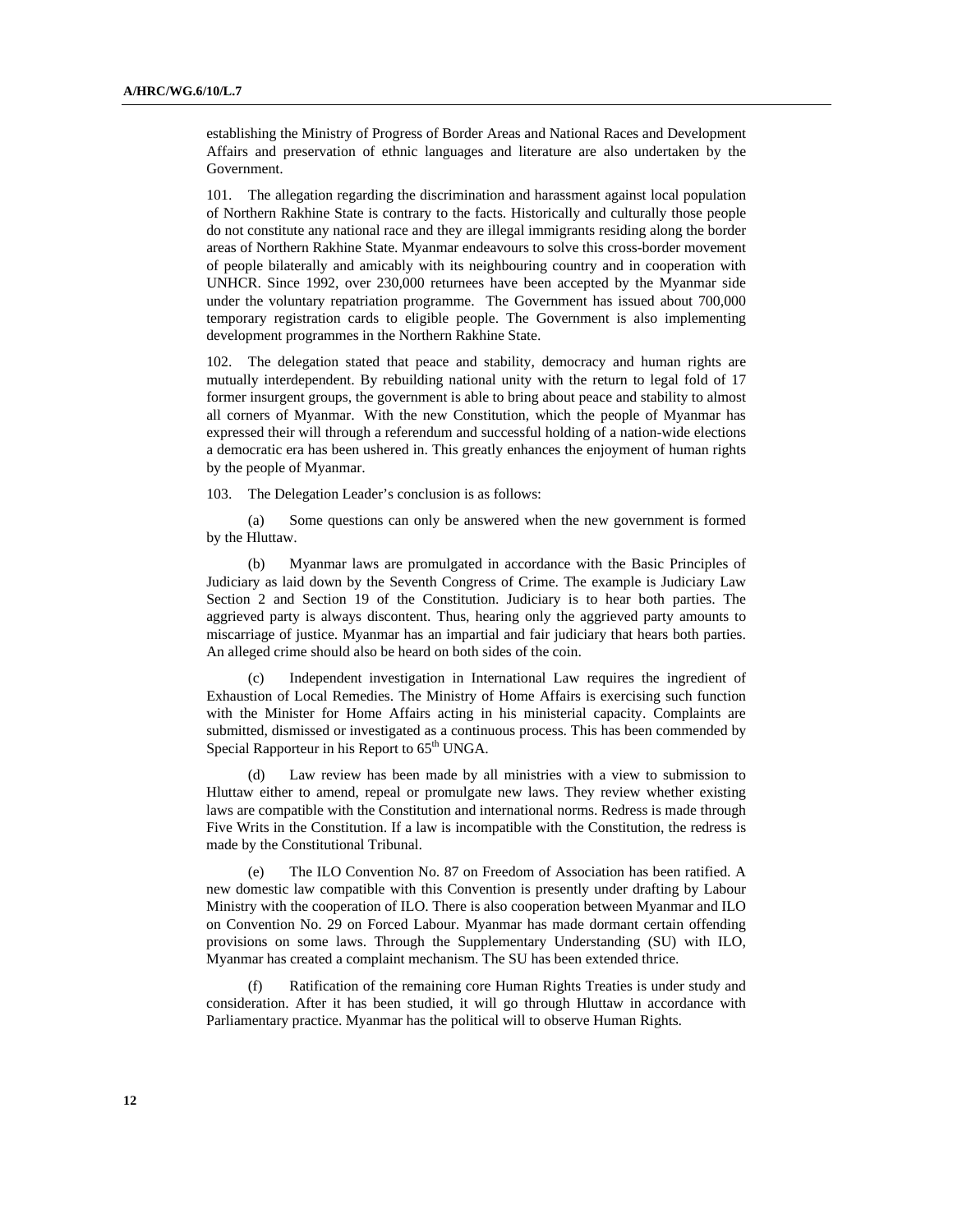(g) There is no impunity in Myanmar. No one is above the law. The legal maxim *Nemo est supra leges* is the accepted principle. Citizens, military and police personnel are not above the law and action will be taken against them when law is breached. Trafficking is the outcome of sanctions in many cases. Foreign companies have withdrawn their investment, factories were closed down and 70,000 workers, mainly women became jobless.

 (h) Due to the positive developments including successful holding of elections, the ASEAN Ministers Retreat on 16-1-2011 called for the lifting of sanctions on Myanmar.

Myanmar has reached a new milestone, opened a new chapter and turned a new page with positive developments. Cannot the international community respond with encouragement, support and understanding?

## **II. Conclusions and/or recommendations**

104. **The recommendations formulated during the interactive dialogue listed below have been examined by Myanmar and enjoy the support of Myanmar:**

104.1. **Consider becoming party to the remaining core human rights treaties as well (Pakistan);**

104.2. **Ratify and fully implement, step by step, all universal core human rights treaties (Slovenia);**

104.3. **Consider acceding to core human rights instruments (Jordan);**

104.4. **Consider acceding to the remaining international human rights treaties (Ukraine);**

104.5. **Ensure the effective implementation of the Convention on the Rights of the Child, especially the rights to education and health (New Zealand);**

104.6. **Consider the possibility of signing or ratifying ICCPR, ICESCR, ICERD, CAT and CED (Argentina);**

104.7. **Consider accession to the International Covenant on Civil and Political Rights and the International Covenant on Economic, Social and Cultural Rights (Philippines);**

104.8. **Consider incorporating its international human rights obligations into domestic law (Jordan);**

104.9. **Continue to improve its domestic legislation and judiciary system to be in line with international human rights standards and obligations including intensifying human rights education and training, especially for its military and law enforcement officers, in order to enhance their awareness and promote greater accountability (Thailand);**

104.10. **Take steps to review domestic laws with a view to guaranteeing the right to freedom of expression, association and assembly, including assuring a free and independent media (Indonesia);**

104.11. **Establish and enforce strict legislation criminalizing rape in every context, including marital rape (Portugal);**

114.12. **Do and act in light of its national reality in order to guarantee unity, peace, stability in Myanmar and in the region (Lao PDR);**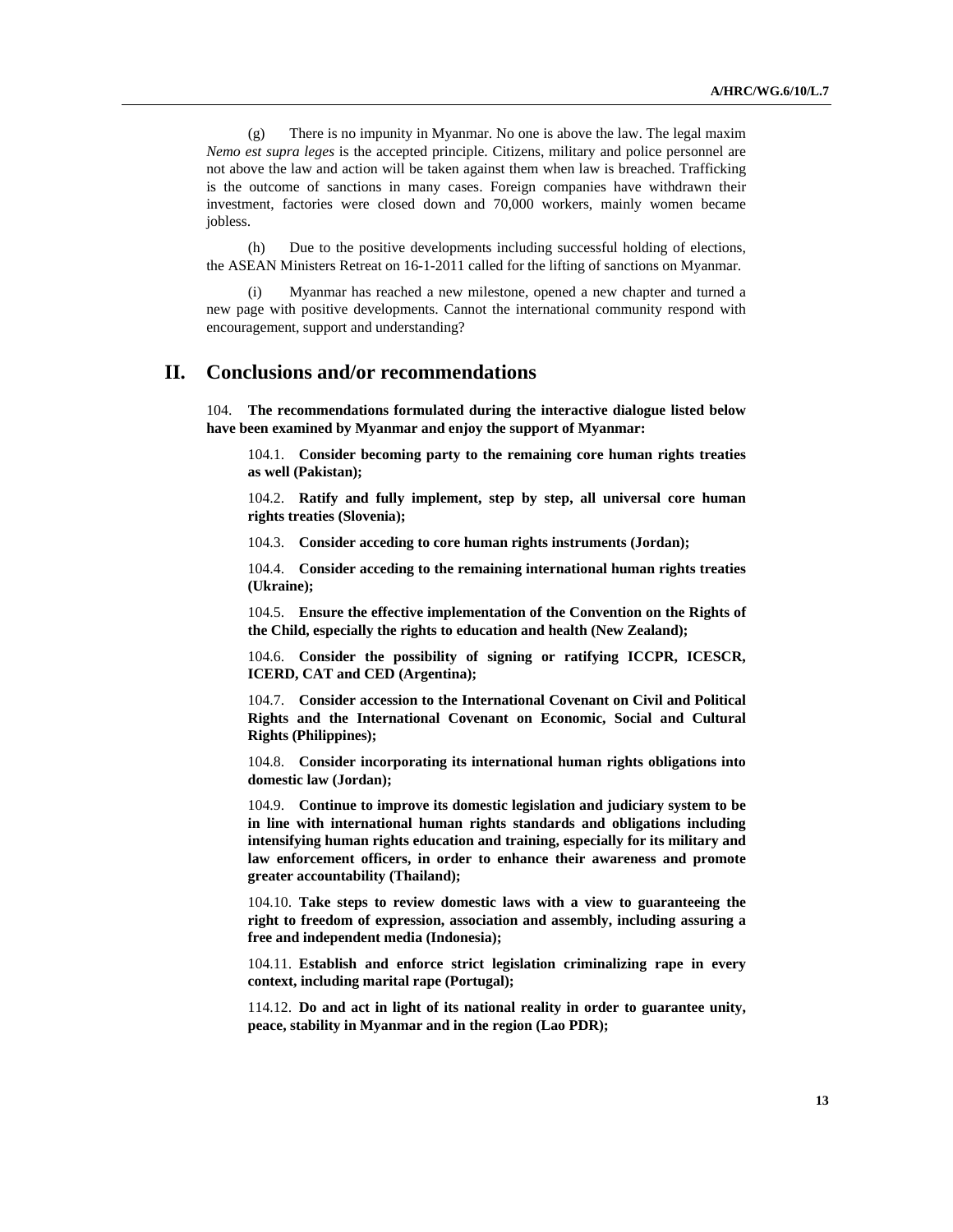104.13. **Initiate as possible, with the assistance of the international community, the needed programmes of investment in sectors of health, education and social security (Algeria);**

104.14. **Continue implementing the Government's reform policy and action plans to address socio-economic inequality in order to achieve further progress to improve the situation of human rights in the country especially in an effort to achieve the most of the targets of MDGs, including poverty reduction, the control of HIV, the fight against human trafficking (Cambodia);**

104.15. **Stay on the path of consolidation of political stability in the country, under the principles of free self-determination and sovereignty, for which, it is very important to rely on international cooperation and assistance (Venezuela);**

104.16. **Continue implementing the strategies and plans for the socio-economic development of the country (Cuba);**

104.17. **Continue implementing the programs and measures to improve the enjoyment of the right to education and the right to health of all its population (Cuba);**

104.18. **Continue with its efforts to promote and protect human rights and freedoms (Sri Lanka);**

104.19. **Continue its efforts to promote and protect human rights for its people and hold workshops and seminars to increase public awareness on human rights matters (Brunei Darussalam);**

104.20. **Strengthen policies and measures to ensure a better respect and protection of all human rights, especially in the fields of fundamental economic, social and cultural rights and the right to development (Viet Nam)**;

104.21. **Accelerate the effective implementation of the National Plan 2010-2012 on persons with disabilities including providing them with employment opportunities (Sudan);**

104.22. **Engage more consistently with human rights bodies and mechanisms at the international level (Turkey);**

104.23. **A participatory and inclusive process in the follow up to the UPR, including the full range of civil society, as well as the UN Human Rights system (Norway);**

104.24. **Continue to cooperate with human rights mechanisms, international community in promoting and safeguarding the rights of multi-ethnic people in Myanmar (Lao PDR);**

104.25. **Cooperate with the HRC special procedures and mechanisms, as well as engage in a dialogue with the OHCHR with a view to ensuring respect for human rights and fundamental freedoms (Poland);**

104.26. **Cooperate effectively with the Human Rights Council and its special procedures with a view to addressing the many pressing human rights issues besetting the country (Austria);**

104.27. **Fully cooperate with the Special Rapporteur on the situation of human rights in Myanmar (Ukraine);**

104.28. **Continue to engage the Office of the High Commissioner for Human Rights (Singapore);**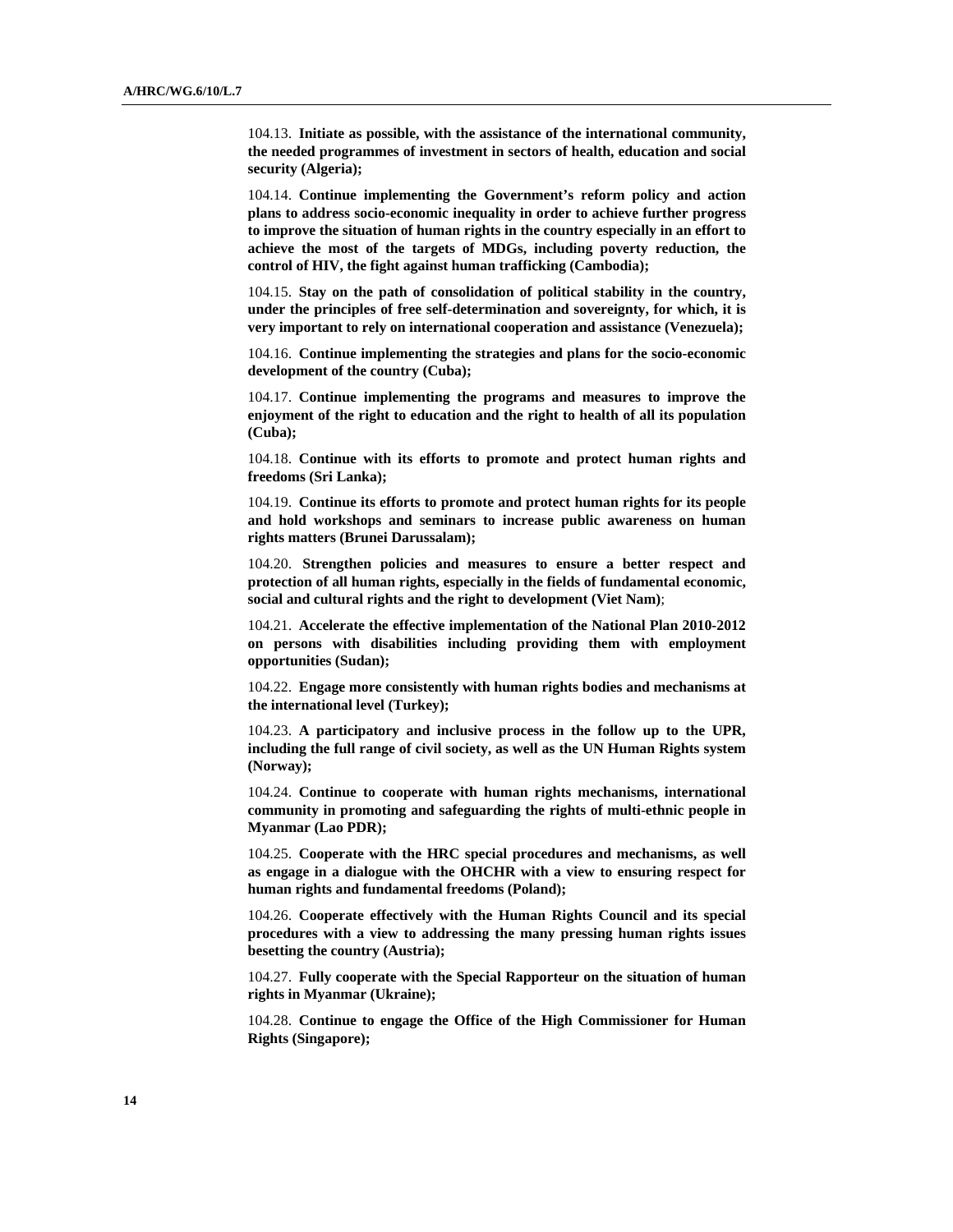104.29. **Ensure that ethnic and religious minorities are granted fundamental rights and end discrimination against persons belonging to these minorities (Slovenia);**

104.30. **End and prohibit torture (Slovenia);**

104.31. **Improve conditions in all prisons and detentions to be brought into compliance with international standards, including the UN Standard Minimum Rules for the Treatment of Prisoners (Denmark);**

104.32. **Ensure that violence against women and girls, including domestic violence and all forms of sexual abuse, constitute a criminal offence, that perpetrators are prosecuted and punished (Norway);**

104.33. **End forced labour and child labour (Slovenia);**

104.34. **Further efforts to prevent the use of child soldiers and to demobilise and reintegrate child soldiers (Norway);**

104.35. **Strengthen its efforts to enhance the enforcement of the minimum age to recruitment into the military and to draft a new National Plan of Action for children based on the MDG (Iran);**

104.36. **Adopt strict legislation which criminalizes rape in every context and which ensures legal punishment of the perpetrators including those from the police, military and other authorities (Hungary);**

104.37. **Ensure the independence and impartiality of the judiciary and guarantee due process of law (Italy);**

104.38. **Ensure** that **law enforcement officials receive necessary training, including on human rights standards, domestic legal protections, and the appropriate use of force (Canada);**

104.39. **Conduct an investigation, bring perpetrators to justice and provide reparation to the victims of sexual violence involving members of armed forces (Brazil);**

104.40. **Promote inter-religious dialogue and cooperation at the key local and national levels (Philippines);**

104.41. **Fully cooperate with ILO and implement the recommendations of the ILO Inquiry Commission (France);**

104.42. **Take appropriate measure and action plan while continuing the cooperation with the international community to implement the MDGs, in particular the poverty reduction, the right to food and food security (Viet Nam);**

104.43. **Enhance measures and international cooperation aimed at reducing poverty, fulfilling the Millennium Development Goals, and strengthening capacity to respond effectively to natural disasters (Philippines);**

104.44. **Pursue its efforts for a balanced development that bridges the gap between the rural and urban areas, with special attention to the realization of MDGs on health (Sudan);**

104.45. **Continue providing health care services at primary health care facilities at minimum or no cost (Bhutan);**

104.46. **Adopt a School Feeding Program and to integrate it with the local agricultural production (Brazil);**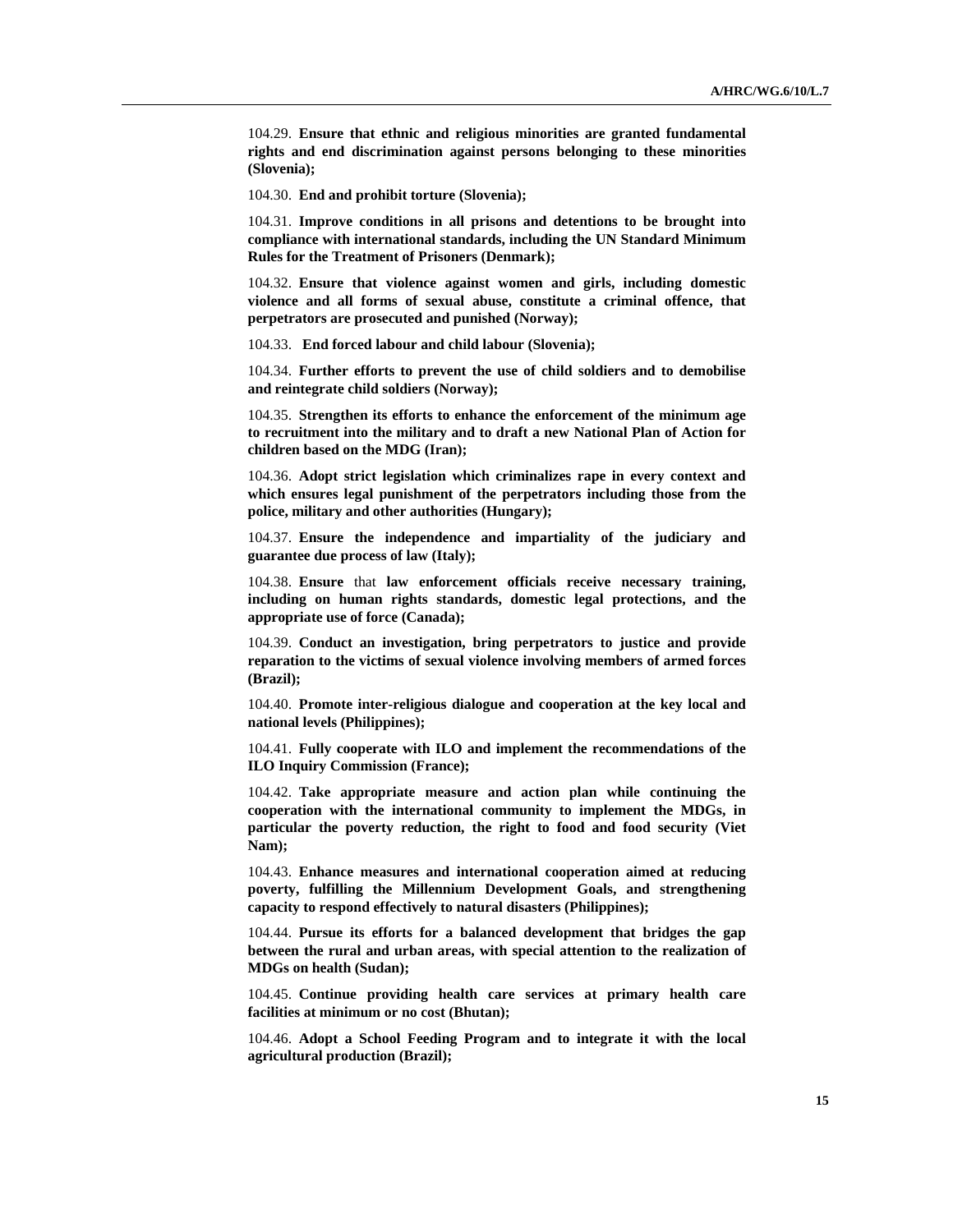104.47. **Continue its efforts to further improve the quality of education and health services (DPRK);**

104.48. **Continue its efforts to develop and expand child-friendly schools based on the Convention on the Rights of the Child (Bhutan);**

104.49. **Further strengthen promoting and protecting human rights of Myanmar people and its ethnic groups in the Northern Rakhine state (Bangladesh);**

104.50. **Continue its development activities in Northern Rakhine states (Bangladesh);**

104.51. **Continue its efforts to engage various ethnic groups and address their humanitarian and socio economic needs as an integral part of its democratization and reconciliation process (Thailand);**

104.52. **Ensure that ethnic minorities are granted fundamental rights and are enabled to enjoy their culture, religion and their language freely and without any form of discrimination (Poland);**

104.53. **Solve long-standing conflicts between the Government and ethnic groups in a peaceful manner (Czech Republic);**

104.54. **Rehabilitate Myanmar returnees in cooperation with the relevant UN agencies (Bangladesh);**

104.55. **Continue to collaborate closely with the donor community, UN agencies, international financial institutions and civil society organisations to develop stronger institutional capacity and align national policies and priorities with international norms and Myanmar's treaty obligations (Singapore);**

104.56. **Enhance cooperation with the United Nations and other specialised agencies with a view to fully implementing national action plans and programmes in the field of human rights, workers' rights, human resource development, education and health, among others (Malaysia);**

104.57. **Seek to engage with the international community, with the aim to integrate with the global system and support its gradual democratisation system (Singapore);**

104.58. **Hold, with the help of the relevant UN agencies, more seminars and training courses on human rights issues (China);**

104.59. **Enhance its engagement with the ASEAN Intergovernmental Commission on Human Rights (Indonesia);**

104.60. **Continue its cooperation with ILO and other relevant mechanisms to ensure full respect for the rights of the child consistent with international law particularly human rights law (Jordan);**

104.61. **Cooperate with the international community in order to achieve progress with regard to promotion and protection of human rights and fundamental freedoms in the country (Ukraine);**

104.62. **Identify a priority list of areas in which assistance and aid are most crucially needed and approach bilateral, regional and international partners and stakeholders, as appropriate (Malaysia);**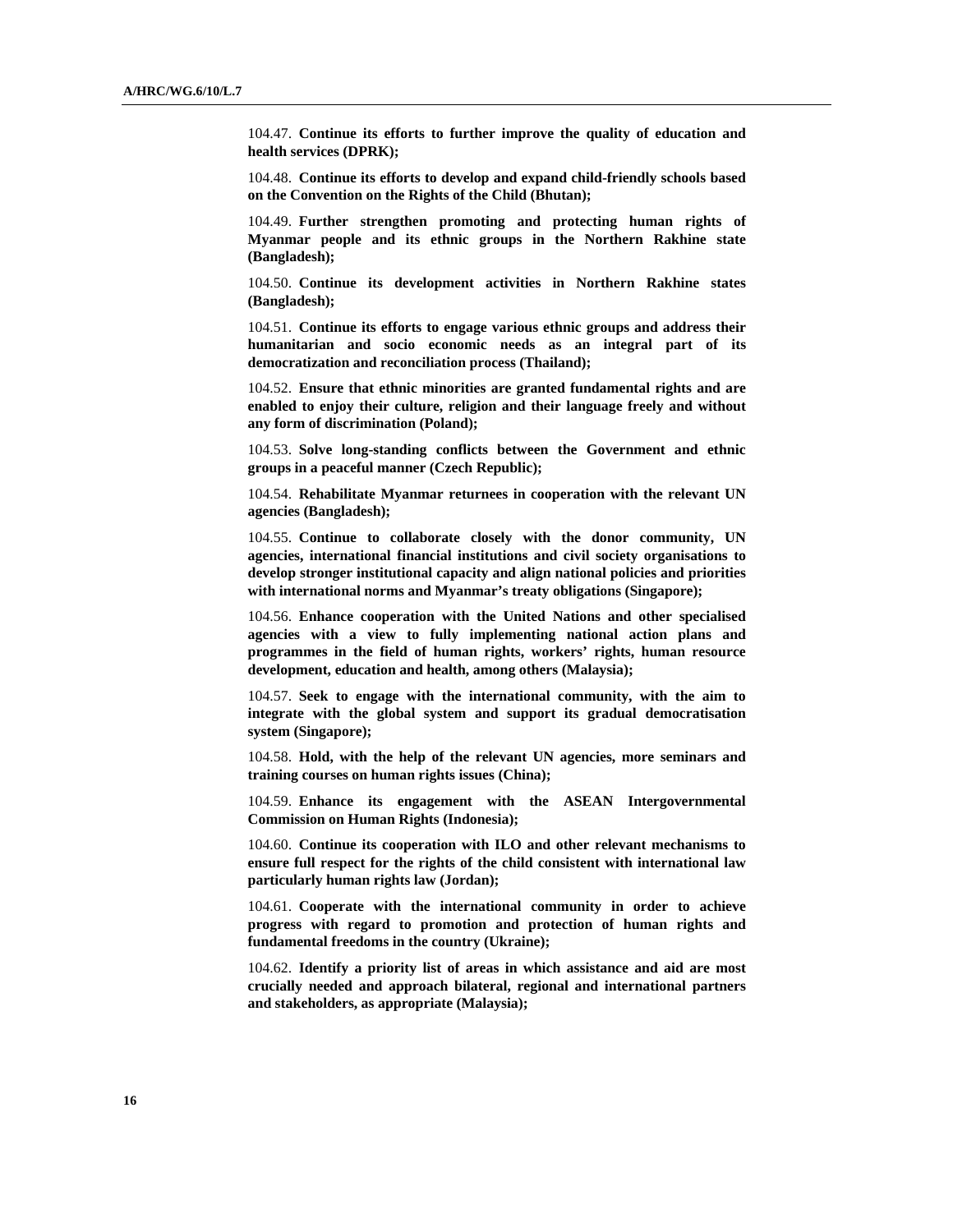104.63. **Open further its engagement with the international community in order to strengthen its capacity to ensure the enjoyment of economic, social and cultural rights of its people (Indonesia);**

104.64. **Seek assistance of the international community, to achieve comprehensive national development (Sudan);**

105. **The following recommendations enjoy the support of Myanmar which considers that they are already implemented or in the process of implementation:** 

105.1. **Take legislative and practical steps to ensure a political process and elections that are free and democratic (Austria);** 

105.2. **Repeal the provisions of the Towns Act and Villages Act of 1907, under which forced labour for the military is currently codified (New Zealand);** 

105.3. **Further strengthen its national machinery to ensure gender equality (Azerbaijan);** 

105.4. **Continue its efforts to eradicate negative impacts inflicted by external coercive economic sanctions (DPRK);** 

105.5. **Remain constructively engaged with the international community on the issue of lifting sanctions (Pakistan);** 

105.6. **Continue the efforts to combat poverty and ensure sustainable development, and fully implement projected reform programs, the road map for political transformation (Russian Federation);** 

105.7. **Enhance efforts to achieving the seven-step Roadmap as the Government of Myanmar has promised toward building a democratic and ruled-by-law State (Viet Nam);** 

105.8. **Adopt effective measures to fight violence against women (Slovenia);** 

105.9. **Prohibit the recruitment of children and take measures against all violators (Sudan);** 

105.10. **Increase its efforts to prevent and combat violence against women and human trafficking and adopt a National Plan of Action for the advancement of human rights of women (Iran);** 

106. **The following recommendations will be examined by Myanmar, which will provide responses in due course. The responses of Myanmar to these recommendations will be included in the outcome report adopted by the Human Rights Council at its 17<sup>th</sup> session.** 

106.1. **Accede to the universal human rights core treaties (Brazil);** 

106.1. **Ensure that legislation, policy and practice are in accordance with international human rights norms and standards (Slovenia);** 

106.3. **Ratify the International Covenants, CAT, CRPD, CERD, as well as the Rome Statute of the ICC (Austria);** 

106.4. **Sign and ratify the CAT as well as the ICCPR (Switzerland);** 

106.5. **Ratify and effectively implement core international human rights treaties, inter alia, the ICCPR, ICESCR, and CAT, and fulfil the obligations under the treaties to which Myanmar is a party by bringing domestic legislation, policies and practices in harmony with the provisions therein (Republic of Korea);**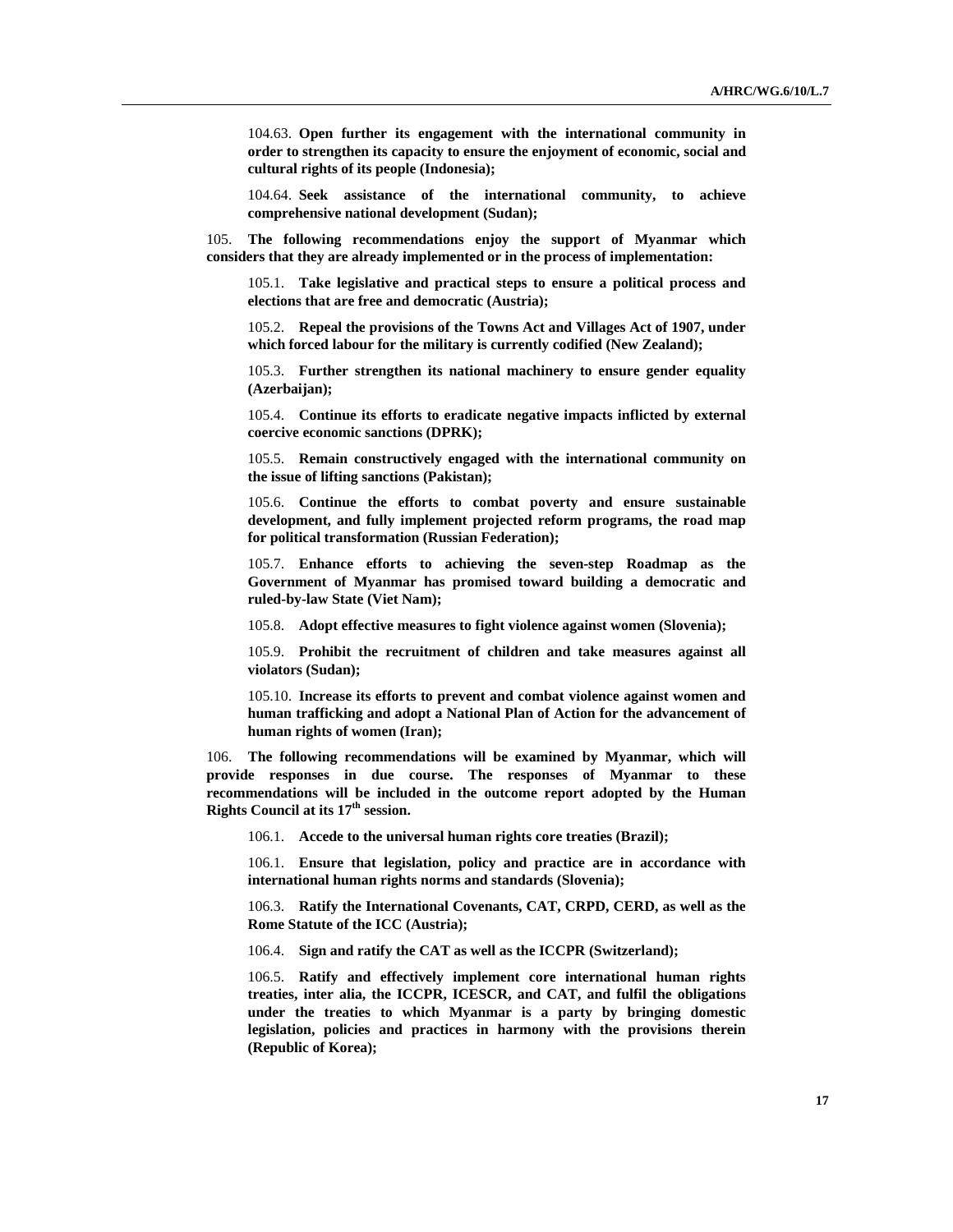106.6. **Sign and ratify CAT and OPCAT, and establish a National Preventive Mechanism (Maldives);** 

106.7. **Ratify the Optional Protocol to the CRC on the Involvement of Children in Armed Conflict (Timor-Leste);** 

106.8. **Accede to the International Covenant on Civil and Political Rights, International Covenant on Economic, Social and Cultural Rights, and Convention against Torture (New Zealand);** 

106.9. **Make a plan to sign and ratify the core human rights treaties and the Optional Protocols thereto, as well as to abolish the death penalty since the effective moratorium doesn't seem to discourage lower courts from handing down sentences (Greece);** 

106.10. **Reach a timely decision to sign ICESCR, ICCPR, CERD and OP-CRC-SC (Japan);** 

106.11. **Give due consideration to becoming a signatory to OP-CRC-AC (Japan);** 

106.12. **Accede to the remaining core human rights treaties and core labour standards it has yet to become party to, and continue to cooperate with international and regional human rights mechanisms in implementing its obligations (Thailand);** 

106.13. **Ratify the remaining core human rights treaties, such as ICCPR, CERD, CAT as well as the Convention relating to the Status of Stateless Persons and the Convention on Reduction of Statelessness (Hungary);** 

106.14. **Ratify all core human rights conventions, especially ICCPR, ICESCR and CAT (Germany);** 

106.15. **Accede to the International Covenant on Civil and Political Rights and the International Covenant on Economic, Social and Cultural Rights in the near future and ensure their effective implementation (Czech Republic);** 

106.16. **Accession to the Ottawa Convention on the Prohibition of the Use Stockpiling, Production and Transfer of Anti-Personnel Mines and on their Destruction (Canada);** 

106.17. **Join the Convention against Torture and Other Cruel, Inhuman or Degrading Treatment or Punishment and adapt its national legislation accordingly (Belgium);** 

106.18. **Ratify the Convention against Torture and Other Cruel, Inhuman or Degrading Treatment or Punishment (Portugal);** 

106.19. **Ratify and implement the Convention against Torture and Other Cruel, Inhuman or Degrading Treatment or Punishment (Denmark);** 

106.20. **Ratify and effectively implement international human rights treaties, including the International Covenant on Civil and Political Rights and its Optional Protocols; the International Covenant on Economic, Social and Cultural Rights; the Convention against Torture and Other Cruel, Inhuman or Degrading Treatment or Punishment; and the Optional Protocols to the Convention on the Rights of the Child (Italy);** 

106.21. **Amend its domestic laws to ensure that all people of the country are able to enjoy their fundamental human rights (Ireland);**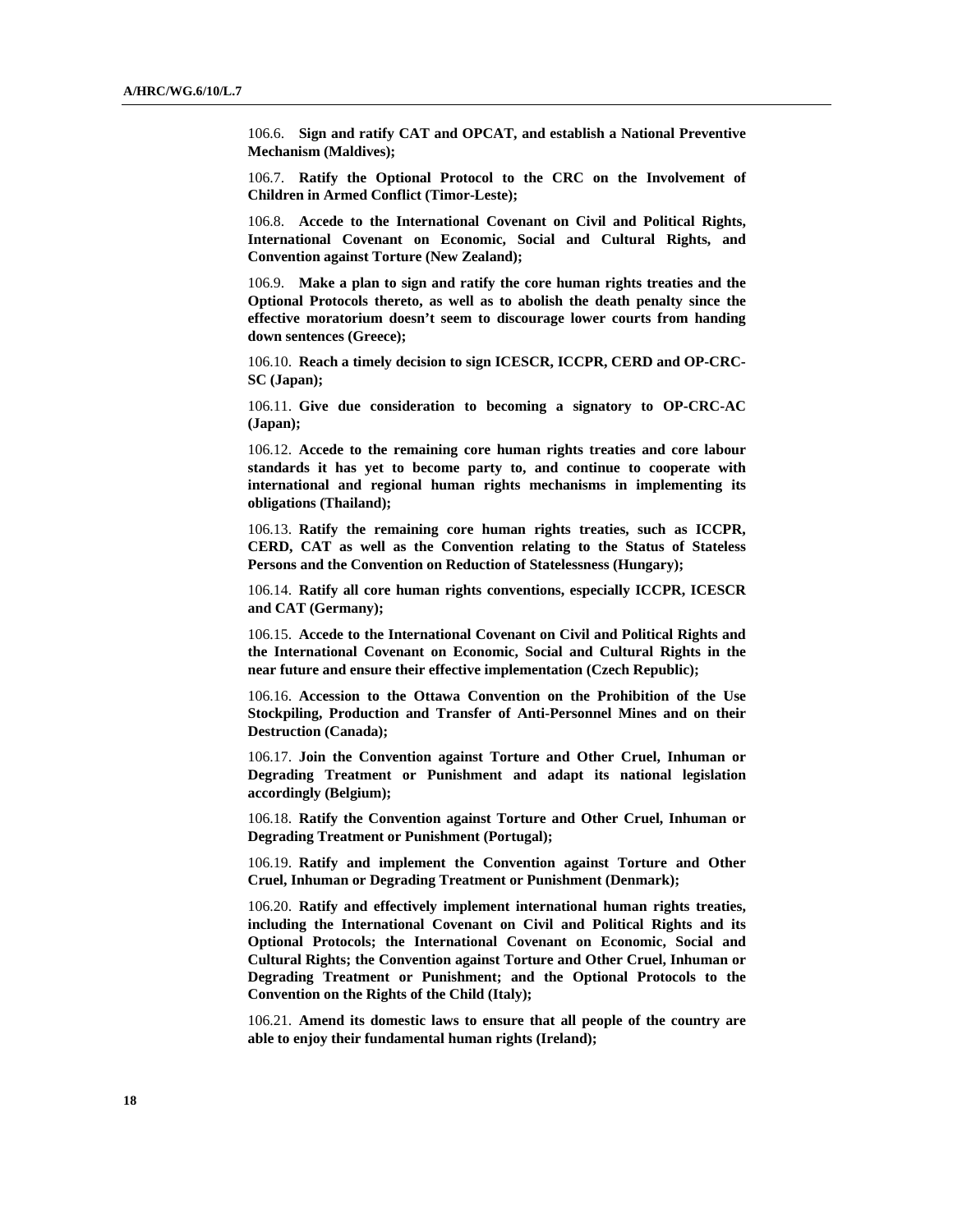106.22. **Repeal or amend laws used to suppress peaceful political dissent and freedom of expression, association and assembly, including by granting those fundamental rights to the new members of Parliament (Italy);** 

106.23. **That the new Commission be equipped with all the necessary safeguards to ensure its true independence in accordance with the Paris Principles (Timor-Leste);** 

106.24. **Establish a National Human Rights Commission in line with the Paris Principles to provide for effective promotion and protection of human rights at the national level (Thailand);** 

106.25. **Continue strengthening its system of promotion and protection of human rights in accordance with international human rights instruments, ensure the creation of a national human rights institution that complies with the Paris Principles and continue cooperating with the UN system mechanisms (Nicaragua);** 

106.26. **Upgrade its human rights body into an independent and credible National Human Rights Institution in accordance with the Paris Principles (Indonesia);** 

106.27. **Expedite the establishment of a national human rights institution that is fully compliant with the Paris Principles (India);** 

106.28. **Further enhance the mandate of the Myanmar Human Rights Body so that it can discharge its duties in accordance with the Paris Principles (Jordan);** 

106.29. **Take necessary steps for the reformation of the Myanmar Human Rights Body as the Human Rights Commission in accordance with the Paris Principles (Azerbaijan);** 

106.30. **Establish an independent human rights institution in conformity with the Paris Principles (Portugal);** 

106.31. **Take immediate steps in order to ensure a full protection of civilians in conflict areas and to prevent such conflicts in the future by the creation of a democratic environment with a full respect for human rights and fundamental freedoms to all members of the society, including members of ethnic minorities (Czech Republic);** 

106.32. **Continue with its efforts in order to cooperate fully with the UN Special Rapporteur on the Situation of Human Rights in Myanmar and with special procedures mandate-holders that have requested access to the country in order to observe the situation of human rights and implement their recommendations (Argentina);** 

106.33. **Cooperate with the UN Special Rapporteur on the situation of human rights in the country by providing unimpeded access to visit and report on the human rights situation throughout the country (Canada);** 

106.34. **Increase cooperation with the Office of the High Commissioner for Human Rights and the Special Procedures of the Human Rights Council (Greece);** 

106.35. **Incorporate the rights enshrined in the UN Declaration on the Rights of Indigenous Peoples into domestic law and ratify the International Convention on the Elimination of All Forms of Racial Discrimination (Denmark);** 

106.36. **Abolish the death penalty as soon as possible (Belgium);**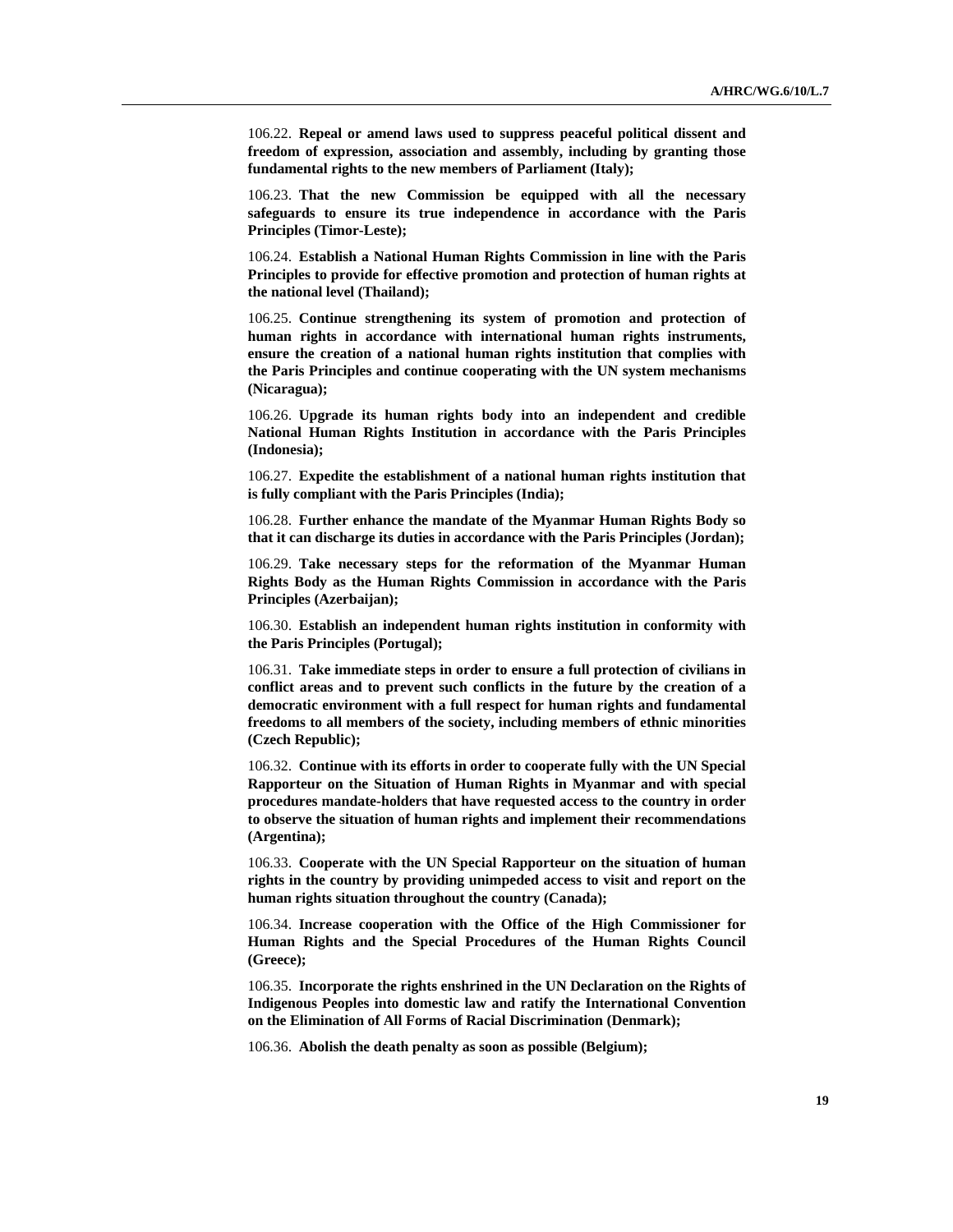106.37. **Abolish capital punishment in national legislation (Italy);** 

106.38. **That allegations of excessive use of force and torture should be subject to effective and independent investigation in a timely manner in order to bring to justice those responsible of those acts (Switzerland);** 

106.39. **Guarantee without delay to all detainees appropriate detention conditions and access to medical care and engage in substantive dialogue with the International Committee of Red Cross on these issues (Switzerland);** 

106.40. **Co-operate fully with the ILO to end forced and child labour including in the military, in particular through implementation of a Joint Action Plan and awareness raising activities (UK);** 

106.41. **Put an end to recruitment and use of child soldiers, especially on border areas, and not consider them as deserters, and consider ratifying the Optional Protocol on the Involvement of Children in Armed Conflicts (Uruguay);** 

106.42. **Prioritise its work with the International Labour Organisation on a Joint Action Plan on child soldiers to progress the implementation of Security Council Resolution 1612 (New Zealand);** 

106.43. **Cooperate with the United Nations to end the recruitment of child soldiers, and facilitate effective monitoring in addition to reporting violations against children in armed conflict by the UN country team (Hungary);** 

106.44. **Exert more efforts to promote and protect the rights of Muslim minorities (Jordan);** 

106.45. **The abolition of the Press Scrutiny Board and the Broadcasting Censorship Board and take concrete steps to ensure that the press and broadcasting media can operate freely (Norway);** 

106.46. **Intensify cooperation particularly at the regional and bilateral level with neighbouring States in the effort to find a durable and lasting solution to the issue of the Myanmar refugees (Malaysia);**

107. **The recommendations below do not enjoy the support of Myanmar:**

107.1. **Take immediate steps to end continuing violations of international human rights law (USA);** 

107.2. **Amend the Constitution accordingly and in compliance with international human rights treaties and humanitarian laws (Denmark)** 

107.3. **Modify the Law on Citizenship of 1982 to ensure all minorities equal rights as citizens and remove all restrictions imposed to Muslim minority of the state of Rakhine (Switzerland);** 

107.4. **Begin a transparent and inclusive dialogue with all national stakeholders, including opposition parties and civil society, aimed at reviewing and reforming all relevant national legislation to ensure that it is consistent with international human rights law (Maldives);** 

107.5. **Repeal laws that are not in compliance with international human rights law and review its legal system to ensure compliance with the rights to due process and a fair trial and respect for the rule of law (New Zealand);**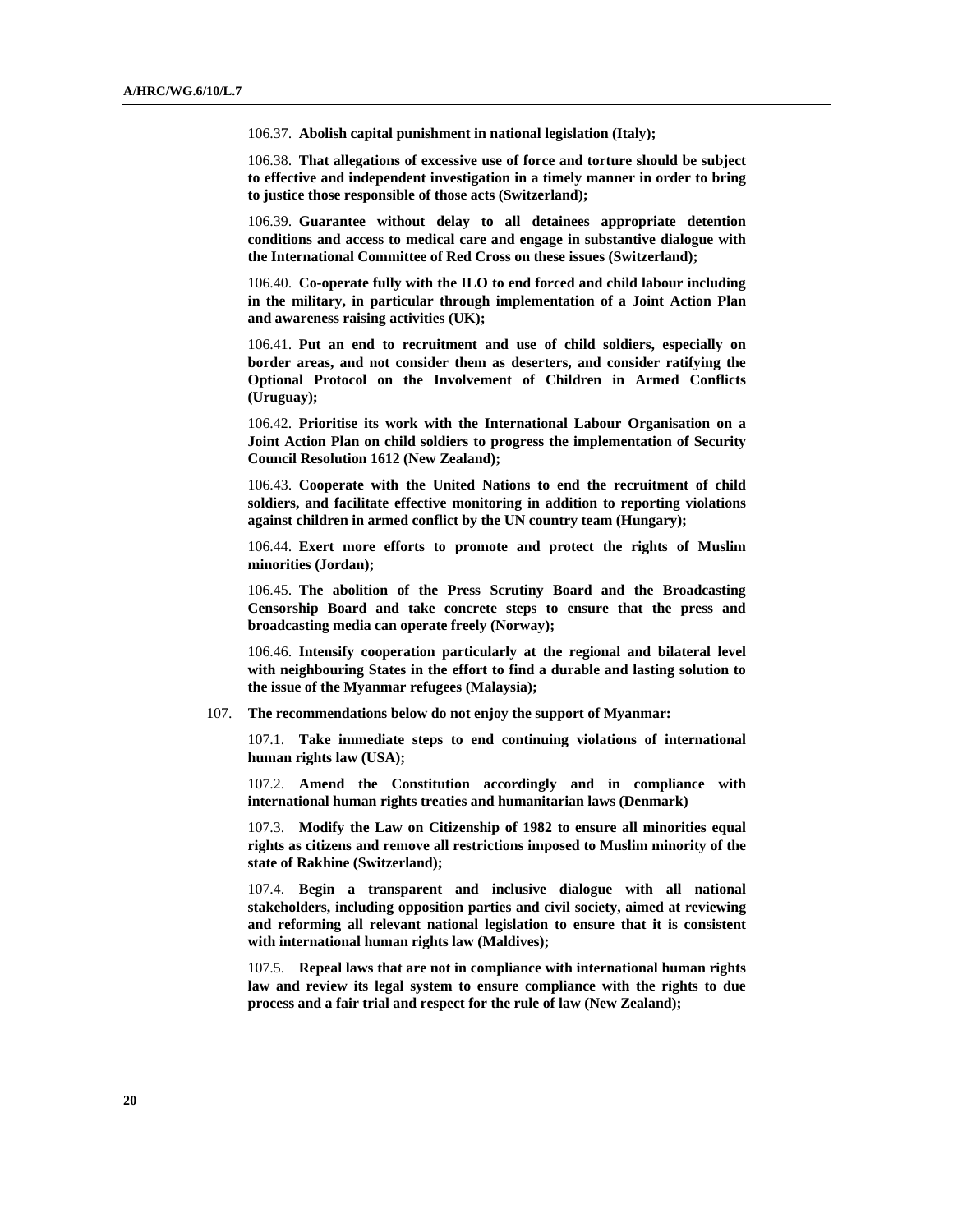107.6. **Repeal Article 445 of the 2008 Constitution, which effectively grants total immunity to State and military personnel to act with impunity, even for criminal offences (New Zealand);** 

107.7. **Pursue dialogue and cooperation among all stakeholders, including with a view to ensure that the Constitution provisions are in line with international standards related to democracy and human rights (Norway);** 

107.8. **Promptly bring its domestic legislation and Constitution in line with international standards and remove restrictions on fundamental freedoms, including freedom of expression, freedom of peaceful assembly and association, freedom of the press and religious freedom (Canada);** 

107.9. **Review domestic legislation that criminalizes peaceful political dissent and review arrest warrants issued on the basis of such legislation (Brazil);** 

107.10. **Adapt the Act of Citizenship of 1982 in order to put an end to the statelessness of the Rohingya population (Belgium);** 

107.11. **Establish a national consultative body to provide a platform for all national stakeholders to be consulted on and involved in the implementation of the democratic reform process (Maldives);** 

107.12. **In terms of children, take necessary measures to improve the birth registry system, following the recommendation of the CRC in not identifying any ethnic or religious group in official documents which could allow discriminatory treatment; to avoid statelessness; to ban corporal punishment in the families, schools and other institutions, by organizing educative campaigns; and to start reforms in the juvenile justice system, following the Convention and the international standards of increasing the age of criminal responsibility (Uruguay);** 

107.13. **Renew the agreement with the International Committee of the Red Cross to allow visits to places of detention (Maldives);** 

107.14. **Renewed cooperation with the ICRC, including allowing ICRC access to all places of detention (Norway);** 

107.15. **Cooperate with the international human rights mechanisms and humanitarian agencies, specifically by issuing a standing invitation to the Special Procedures of the Human Rights Council and allowing full and unhindered access to all persons in need of humanitarian assistance (Republic of Korea);** 

107.16. **Allow unimpeded access to all regions to the International Committee of the Red Cross, Special Rapporteur on the situation of human rights in Myanmar, other United Nations envoys and humanitarian organisations (New Zealand);** 

107.17. **Extend a standing invitation to all human rights Special Procedures (Maldives);** 

107.18. **Provide the favourable response to the request for visits to Myanmar of Secretary-General representative and Special Rapporteurs, in particular, on the human rights of displaced persons, the right to food (since 2003), freedom of religion and belief (since 2007), extrajudicial, summary or arbitrary executions (since 2007), on the independence of judges and lawyers (Ukraine);**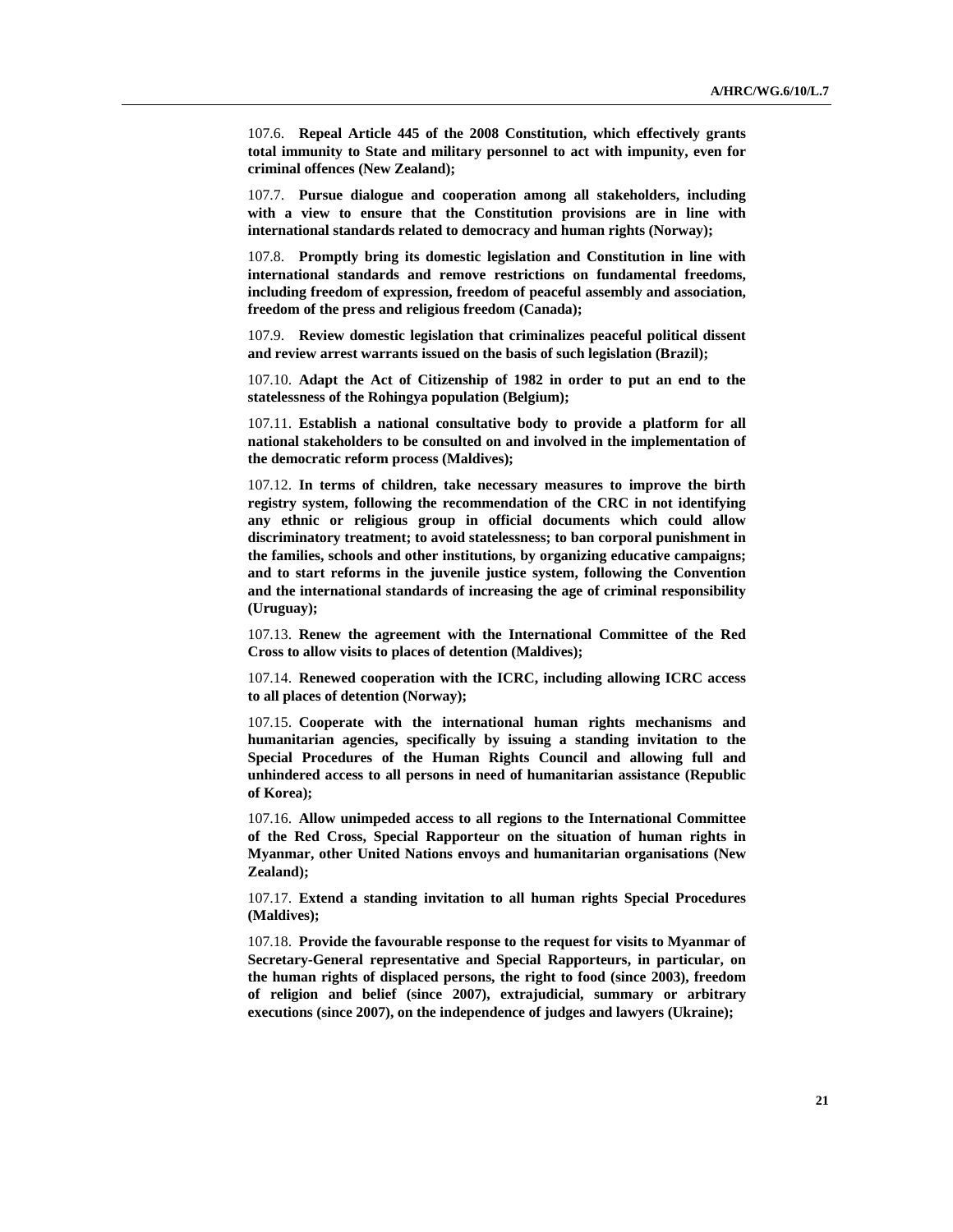107.19. **Invite the Special Rapporteurs on Judges and Lawyers, on Freedom of Opinion and Expression, and on Torture and other Inhuman, Cruel or Degrading Treatment or Punishment to visit the country (Maldives);** 

107.20. **Invite the new Special Rapporteur on the Rights to Freedom of Assembly and of Association to visit the country (Maldives);** 

107.21. **Issue a standing invitation to the Special Procedures mandate holders (Greece);** 

107.22. **Accept the visits of the Country Rapporteur and thematic Rapporteurs on Independence of Judges and Lawyers and on Freedom of Religion as well as the Secretary-General's Representative on Internally Displaced Persons (Uruguay);** 

107.23. **Improve its cooperation with the UN Special Rapporteur on the situation of human rights in Myanmar and guarantee the mandate holder regular and unrestrained access to the country (Portugal);** 

107.24. **Take appropriate measures to end de-facto and de-jure discrimination with all minority groups (Pakistan);** 

107.25. **Take immediate steps to immediately end violence and discrimination against ethnic minorities (Austria);** 

107.26. **Put an end to racial discrimination against Rohingya and join the International Convention on the Elimination of All Forms of Racial Discrimination (Belgium)** 

107.27. **Abandon the policy and practice of discrimination, forced assimilation and persecution against ethnic and religious minorities (Italy);** 

107.28. **Immediately take all necessary measures to end the situation of ethnic minorities that continue to be persecuted and are the object of serious discrimination and not impede the access of humanitarian aid in the regions where these ethnic minorities live (France);** 

107.29. **Immediately halt all violations of international human rights and humanitarian law by the security forces (Sweden);** 

107.30. **Investigate and punish all cases of intimidation, harassment, persecution, torture and forced disappearances, especially against political dissidents, journalists, ethnic and religious minorities and human rights defenders (Uruguay)** 

107.31. **Take steps to effectively end the practice of torture by the security forces and in places of detention and vigorously prosecute the perpetrators of such acts (Austria);** 

107.32. **Independent human rights monitors be allowed unrestricted access to all detention facilities and that such facilities are appropriately funded and comply with international standards of care and treatment of prisoners (Ireland);** 

107.33. **Allow the International Committee of the Red Cross unimpeded access to the 2, 200 political prisoners (Greece);** 

107.34. **Allow visits of the ICRC to address issues regarding humanitarian assistance, internally displaced persons and persons deprived of their freedom (Uruguay);**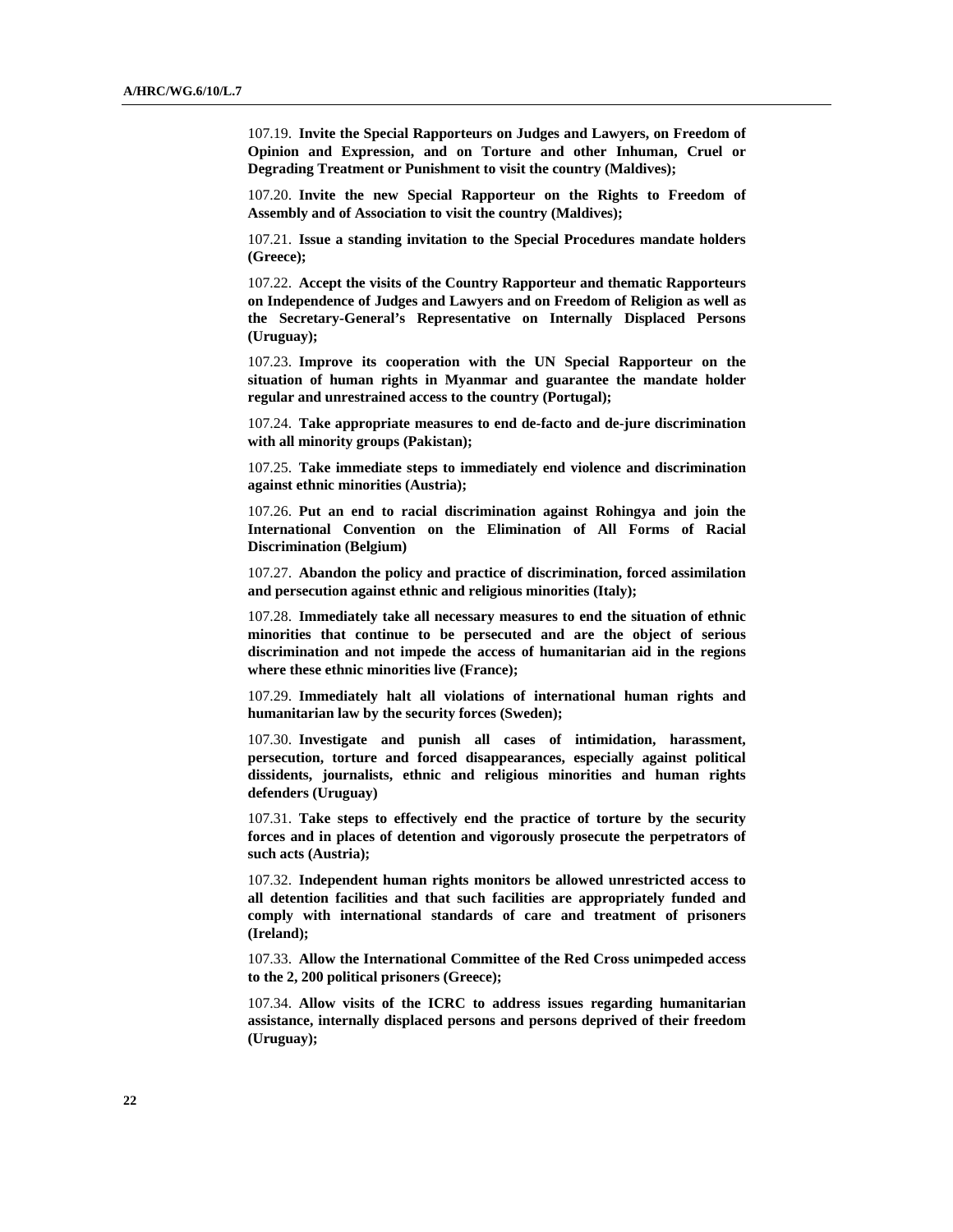107.35. **Allow the ICRC full and unrestricted access to places of detention (Portugal);** 

107.36. **Review the legislation and practices in accordance with the ILO Convention 29 on forced labour, and extend the ILO office mandate to the overall territory of Myanmar (Uruguay);** 

107.37. **Thorough reform of the judiciary to ensure compliance with due process and fair trial standards, including independence and impartiality (Canada)** 

107.38. **Initiate a review and reform of the judiciary to assure the independence and impartiality, and that specific measures are taken to ensure that military and police personnel respect international human rights and humanitarian law (Ireland);** 

107.39. **Ensure that all acts violating international human rights and humanitarian law are subject to prompt, independent and impartial investigation, and that suspected perpetrators, including those suspected of ordering these acts, regardless of rank, are brought to justice in proceedings which meet international standards of fairness, and without the imposition of the death penalty (Sweden);** 

107.40. **Repeal or amend all domestic legislation, which are in breach of international human rights law (Sweden);** 

107.41. **Immediately and unconditionally release all political prisoners and ensure that all trial proceedings conform to international fair trial standards, including the rights to a fair and public trial by a competent, independent and impartial tribunal, access to legal counsel of one's choosing, the presumption of innocence, and the opportunity to appeal through a process of judicial review (Sweden);** 

107.42. **End impunity for human rights violations, taking forward the recommendations of the Special Rapporteur, by investigating, prosecuting and punishing those responsible with the assistance of the United Nations (UK);** 

107.43. **Allow a full and independent investigation into all reports of human rights violations, including crimes against humanity and war crimes and held accountable those found responsible for these crimes (Italy);** 

107.44. **Urgently take all necessary measures to end impunity, if need be with the assistance of the United Nations (France);** 

107.45. **Continue its efforts in order to throw light on the violations of the right to life, personal integrity and freedom perpetrated under its jurisdiction, in accordance with what was requested in successive UN General Assembly resolutions (Argentina);** 

107.46. **Promptly investigate all allegations that military personnel and other officials have committed serious crimes and violations of human rights including extra-judicial killings, recruitment of child soldiers, torture, sexual violence and forced labour (Canada);** 

107.47. **Withdraw the restrictions placed upon the freedoms of opinion, expression and information and immediately release the estimated 2100 political prisoners and prisoners of conscience (France);** 

107.48. **Urgently release all remaining political prisoners (Germany);**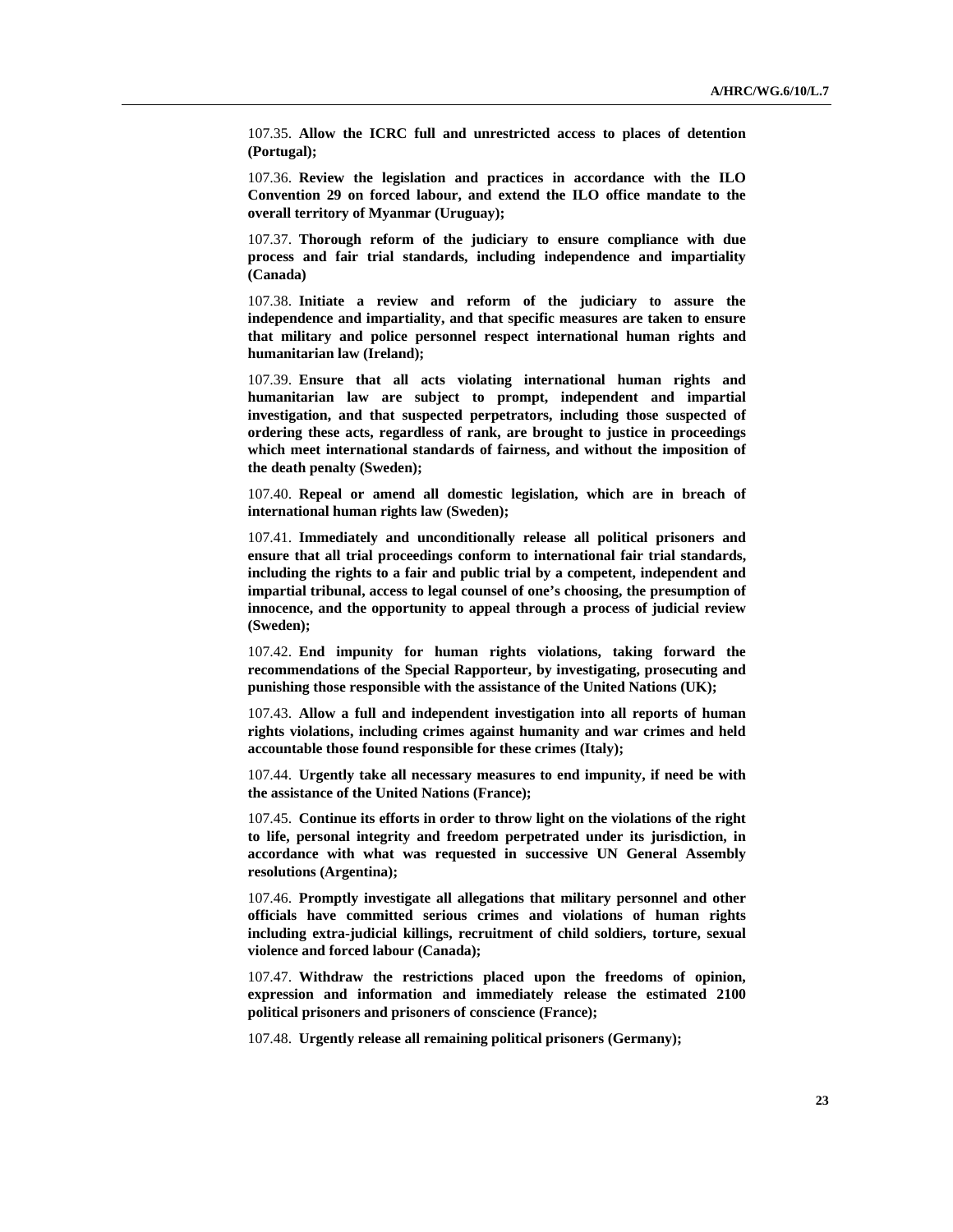107.49. **Immediately and unconditionally release all political prisoners and to allow the ICRC unrestricted access to the remaining prisoners (USA);** 

107.50. **Adopt the necessary measures to ensure the release of the people deprived of their liberty for motives of conscience (Argentina);** 

107.51. **Release immediately all persons who are detained solely on the basis of their peaceful political activity, ethnicity or religion (Canada);** 

107.52. **Free without delay all persons detained for political reasons (Belgium);** 

107.53. **Release immediately and unconditionally all those imprisoned for peacefully exercising their rights to freedom of expression, association and assembly (UK);** 

107.54. **Immediately release all political prisoners (Austria);** 

107.55. **Immediately and unconditionally release the estimated 2,200 political prisoners (Greece);** 

107.56. **The immediate and unconditional release of all human rights defenders, democracy activists and other political prisoners (Norway);** 

107.57. **Release immediately and unconditionally all persons currently detained for their peaceful political activities, and guarantee them unrestricted freedom of movement and expression and freedom to participate in political activities (Switzerland);** 

107.58. **Respond positively to the calls of the international community for the release of prisoners of conscience and engage in a meaningful and inclusive dialogue with all political parties and ethnic groups and other relevant stakeholders towards democratisation and national reconciliation (Republic of Korea);** 

107.59. **Respond to constant calls of the international community for an immediate and unconditional release of all prisoners of conscience, currently estimated at more than 2100, and a full restoration of their political rights (Czech Republic);** 

107.60. **Erase the criminal records of all political prisoners and unconditionally release them under a genuine amnesty (Italy);** 

107.61. **Recognize the National League for Democracy (NLD)'s pre-election registration status and to begin a dialogue of national reconciliation with the NLD and other ethnic and democratic actors in the country (USA);** 

107.62. **Remove all restrictions of freedom of association and assembly, including by refraining from penalising peaceful political opposition activities, remove restrictions on independent media, including international journalists, and end harassment, religious discrimination, arbitrary arrest, torture, and imprisonment of ethnic minority peaceful political activities (Sweden);** 

107.63. **Allow full participation by all ethnic and democratic groups, including the National League for Democracy and Aung San Suu Kyi, in the political life of the country, allowing the start of a genuine process of national reconciliation (UK);** 

107.64. **Ensure a free participation of representatives of all political parties, including the National League of Democracy as well as other nonparliamentary political parties, representatives of ethnic groups and other**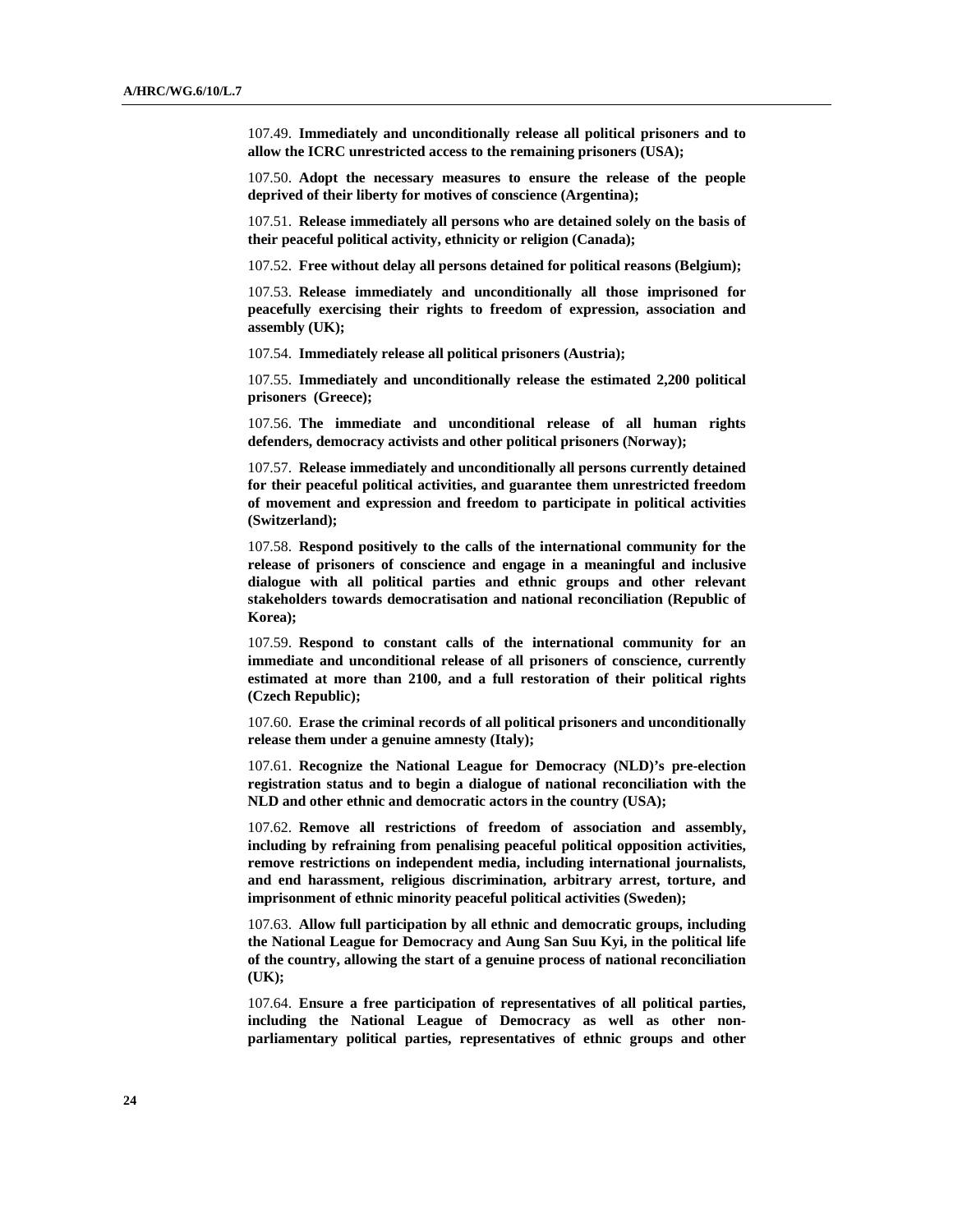**relevant stakeholders across the society in an inclusive political process (Czech Republic);** 

107.65. **Remove all restrictions on freedom of expression, association and assembly in law and in practice and that legal and legitimate political opposition parties and civil society be able to voice their political opinions (Norway);** 

107.66. **Take immediate steps to end the persecution of human rights defenders (Austria);** 

107.67. **Immediately end violence and discrimination against members of ethnic and religious minorities, grant full citizenship rights to Rohingyas and end sexual violence committed against ethnic minority women (USA);** 

107.68. **Allow the access for the international organisations to ethnic minority areas (Norway);** 

107.69. **Implement and enforce the right not to be arbitrarily displaced and the Guiding Principles on Internal Displacement (New Zealand);** 

107.70. .**Seek technical assistance from United Nations to reform judiciary, to establish accessible judicial remedies as well as to alleviate poverty (Turkey);** 

108. **All conclusions and/or recommendations contained in the present report reflect the position of the submitting State(s) and/or the State under review. They should not be construed as endorsed by the Working Group as a whole.**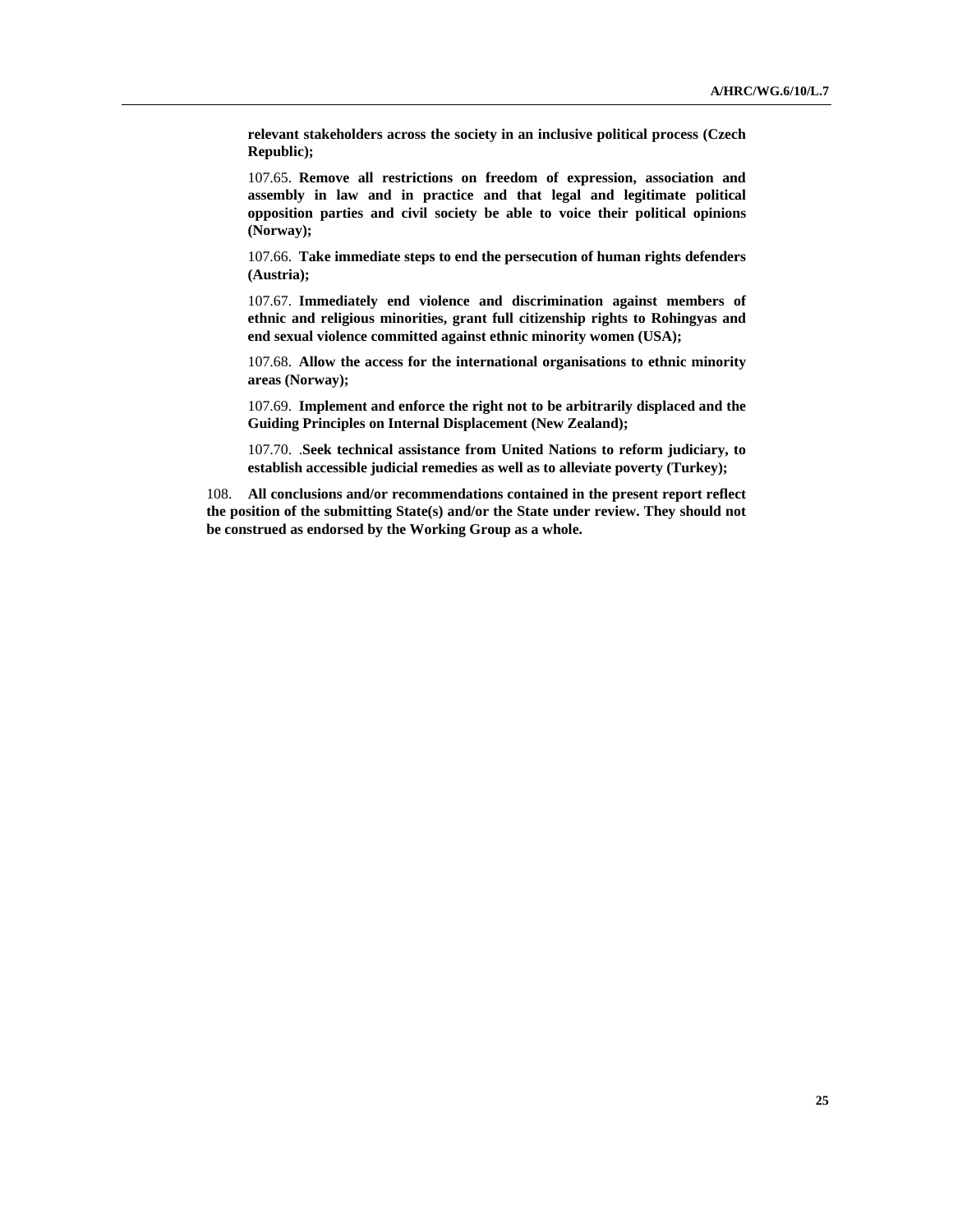## **Annex**

### **Composition of the delegation**

The delegation of Myanmar was headed by H.E. Dr. Tun Shin, Deputy Attorney General, Office of the Attorney General and composed of the following members:

- H.E. Mr. Wunna Maung Lwin, Alternate Leader, Permanent Representative and Ambassador, Permanent Mission of the Union of Myanmar, Geneva
- Dr. Myint Kyi (Ms), member of the Union Election Commission
- Mr. Kyaw Myo Htut, Deputy Permanent Representative and Ambassador Permanent Mission of the Union of Myanmar, Geneva
- Mr. Ye Htut, Director General, Ministry of Information
- Mr. Kyaw Tint Swe, Ambassador (retired)
- Mr. Zaw Win, Director General Prisons Department, Ministry of Home Affairs
- Ms. Nandar Hmun, Director General, Ministry of Culture
- Mr. Bo Win, Director General, Ministry of Education
- Pol. Col. Sit Aye (Mr), Myanmar Police Force, Ministry of Home Affairs
- Mr. Nyunt Swe, Deputy Director General (retired), Ministry of Foreign Affairs
- Mr. Win Myint, Principle Officer, Ministry of Labour
- Mr. Myint Thein, Director, Supreme Court
- Dr. Nilar Tin (Ms.), Director, Ministry of Health
- Mr. Oo Kyaw Zan, Director, Ministry of Home Affairs
- Mr. Nyan Naing Win, Director, Office of the Attorney General
- Lt-Col. Thaung Naing (Mr.), Office of the Judge Advocate General, Ministry of Defence
- Mr. Htin Lynn, Minister Counsellor, Permanent Mission of the Union of Myanmar, Geneva
- Ms. Khin Saw Oo, Director, Ministry of Finance and Revenue
- Mr. Chan Aye, Counsellor, Permanent Mission of the Union of Myanmar, Geneva
- Mr. Thant Sin, Deputy Director, International Organisations and Economic Department, Ministry of Foreign Affairs
- Mr. Soe Myint Aung, Counsellor, Permanent Mission of the Union Myanmar, Geneva
- Ms. Khin Thida Aye, First Secretary, Permanent Mission of the Union Myanmar, Geneva
- Mr. Htoo Maung, First Secretary, Permanent Mission of the Union Myanmar, Geneva
- Ms. Su Lay Nyo, Second Secretary, Permanent Mission of the Union Myanmar, Geneva